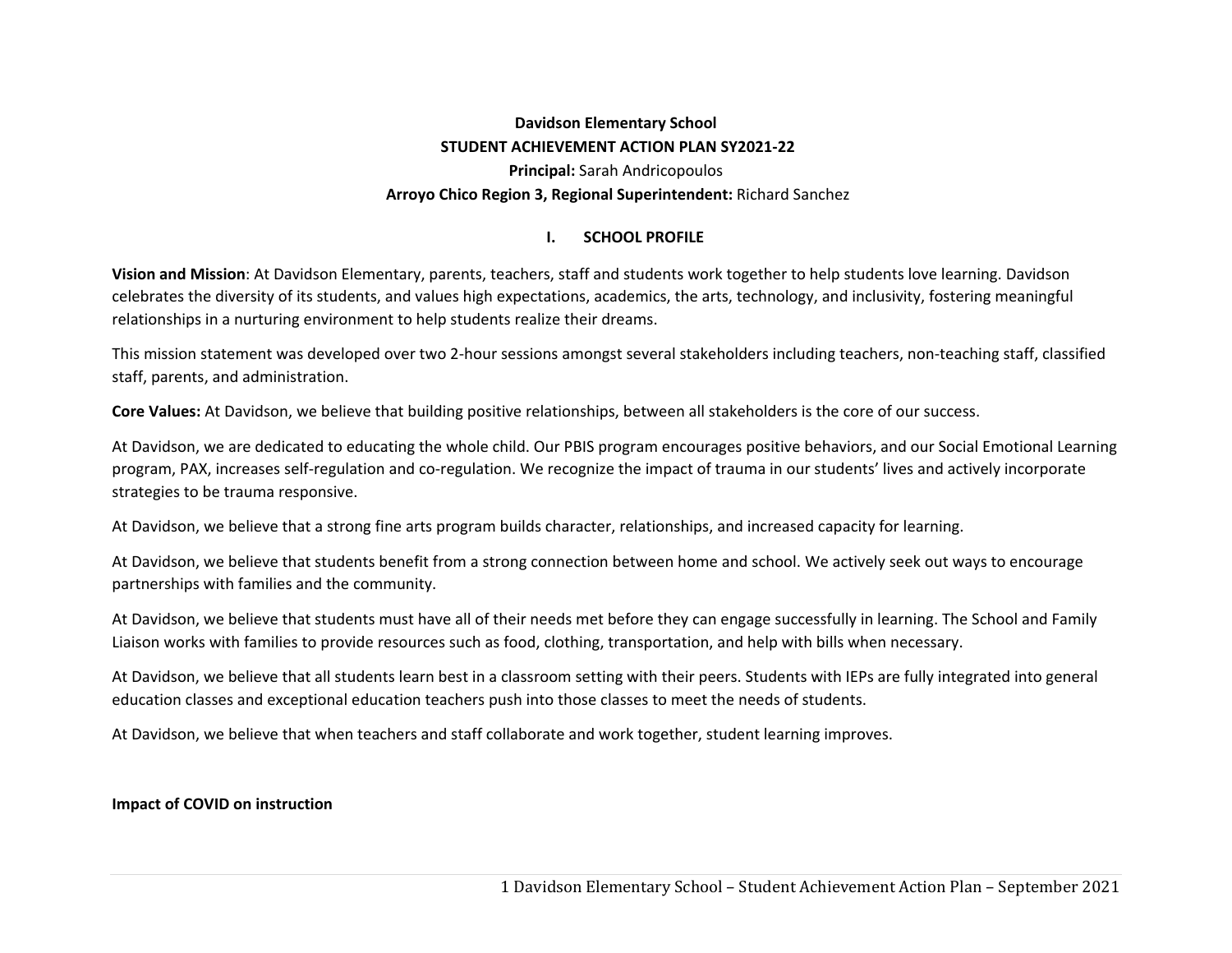According to Tai et al., (2021), 'the coronavirus disease 2019 (COVID‐19) pandemic has disproportionately affected racial and ethnic minority groups, with high rates of death in African American, Native American, and LatinX communities…Minority groups are disproportionately affected by chronic medical conditions and lower access to healthcare that may portend worse COVID‐19 outcomes. Furthermore, minority communities are more likely to experience living and working conditions that predispose them to worse outcomes. Underpinning these disparities are longstanding structural and societal factors that the COVID‐19 pandemic has exposed.'

From March 2020 to March 2021, TUSD provided instruction remotely during the height of the COVID‐19 outbreak. Although almost all students experienced learning loss, families in economic hardship with fewer available resources such as childcare and/or adult supervision, a quiet place to study at home, connectivity issues, shared devices, etc. were even more negatively affected academically by remote instruction.

| Impact of COVID-19 and Learning Loss: TUSD Students in Grades 3 - 8 Percent Proficient on |                                       |         |                 |  |         |         |                  |  |  |
|-------------------------------------------------------------------------------------------|---------------------------------------|---------|-----------------|--|---------|---------|------------------|--|--|
|                                                                                           | State Testing Broken by USP Ethnicity |         |                 |  |         |         |                  |  |  |
|                                                                                           | <b>ELA</b>                            |         |                 |  | Math    |         |                  |  |  |
|                                                                                           | 2018-19                               | 2020-21 | <b>ELA Loss</b> |  | 2018-19 | 2020-21 | <b>Math Loss</b> |  |  |
| African Am.                                                                               | 28%                                   | 17%     | $-11%$          |  | 24%     | 9%      | $-15%$           |  |  |
| Hispanic                                                                                  | 30%                                   | 20%     | $-10%$          |  | 27%     | 10%     | $-17%$           |  |  |
| White                                                                                     | 48%                                   | 39%     | $-9%$           |  | 46%     | 27%     | $-19%$           |  |  |

### **Estimated Time to Reach a C Letter Grade**

The current ADE school grade is a D. The state has initiated a new state test and has also adjusted the state accountability model. The impact of these changes is unknown and consequently, the estimated time to improve the state letter grade determination may need some flexibility. The academic goals for subgroups and for the entire school are both realistic and rigorous. With these state considerations in mind, the estimated time for Davidson to increase its letter grade from a D to a C could be one year or two years depending on changes to the test and the letter grade model.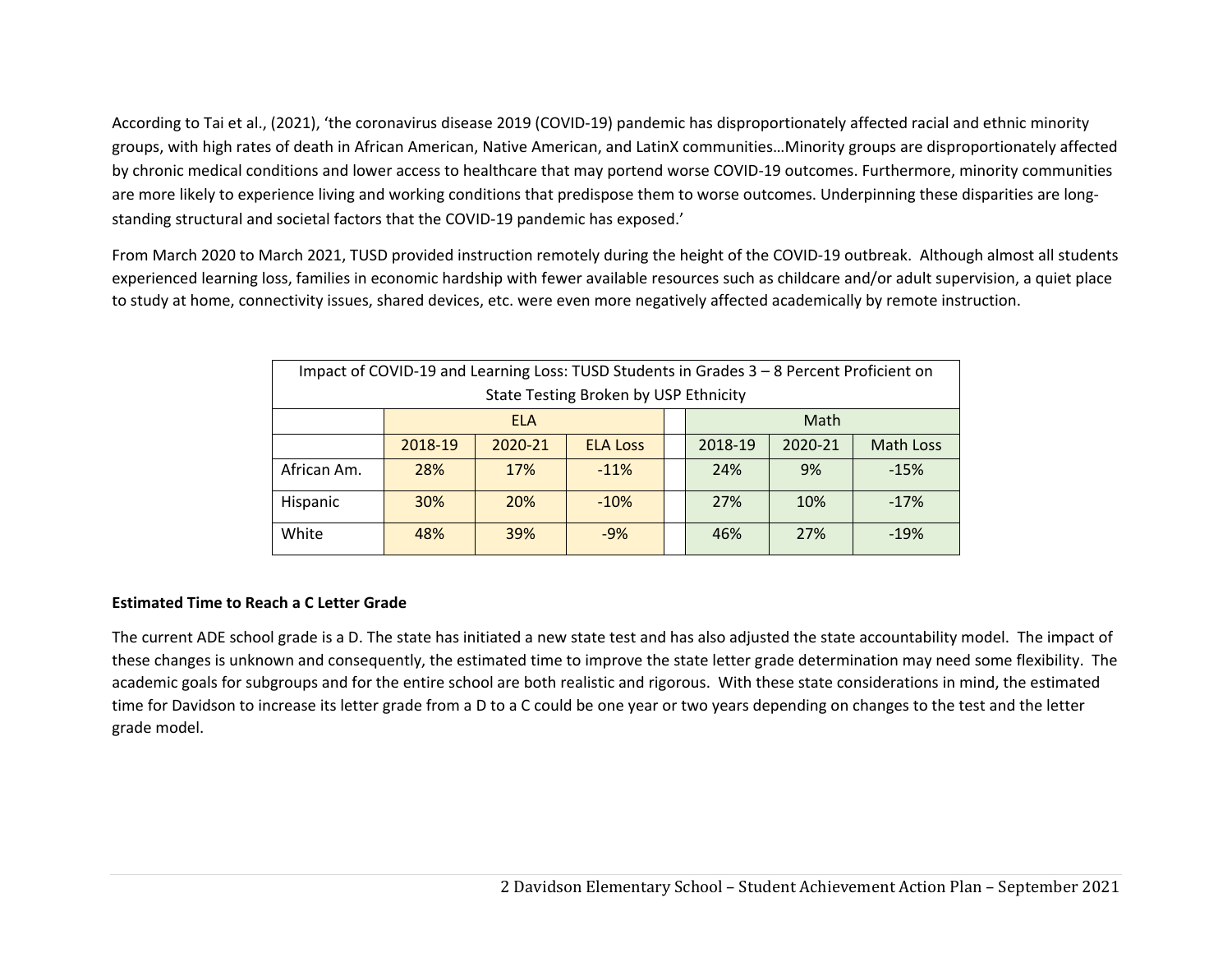#### **Student Profile:**

| White                   | <b>African American</b> | <b>Hispanic</b> | <b>Native American</b> | <b>Asian American</b> | <b>Multi-Racial</b> | <b>Total Number of</b><br><b>Students</b> |
|-------------------------|-------------------------|-----------------|------------------------|-----------------------|---------------------|-------------------------------------------|
| 68                      | 23                      | 121             |                        |                       | 17                  |                                           |
| <b>English Language</b> | <b>Exceptional</b>      |                 |                        |                       |                     |                                           |
| <b>Learners</b>         | <b>Education</b>        |                 |                        |                       |                     | 242                                       |
|                         | <b>Students</b>         |                 |                        |                       |                     |                                           |
| 19                      | 29                      |                 |                        |                       |                     |                                           |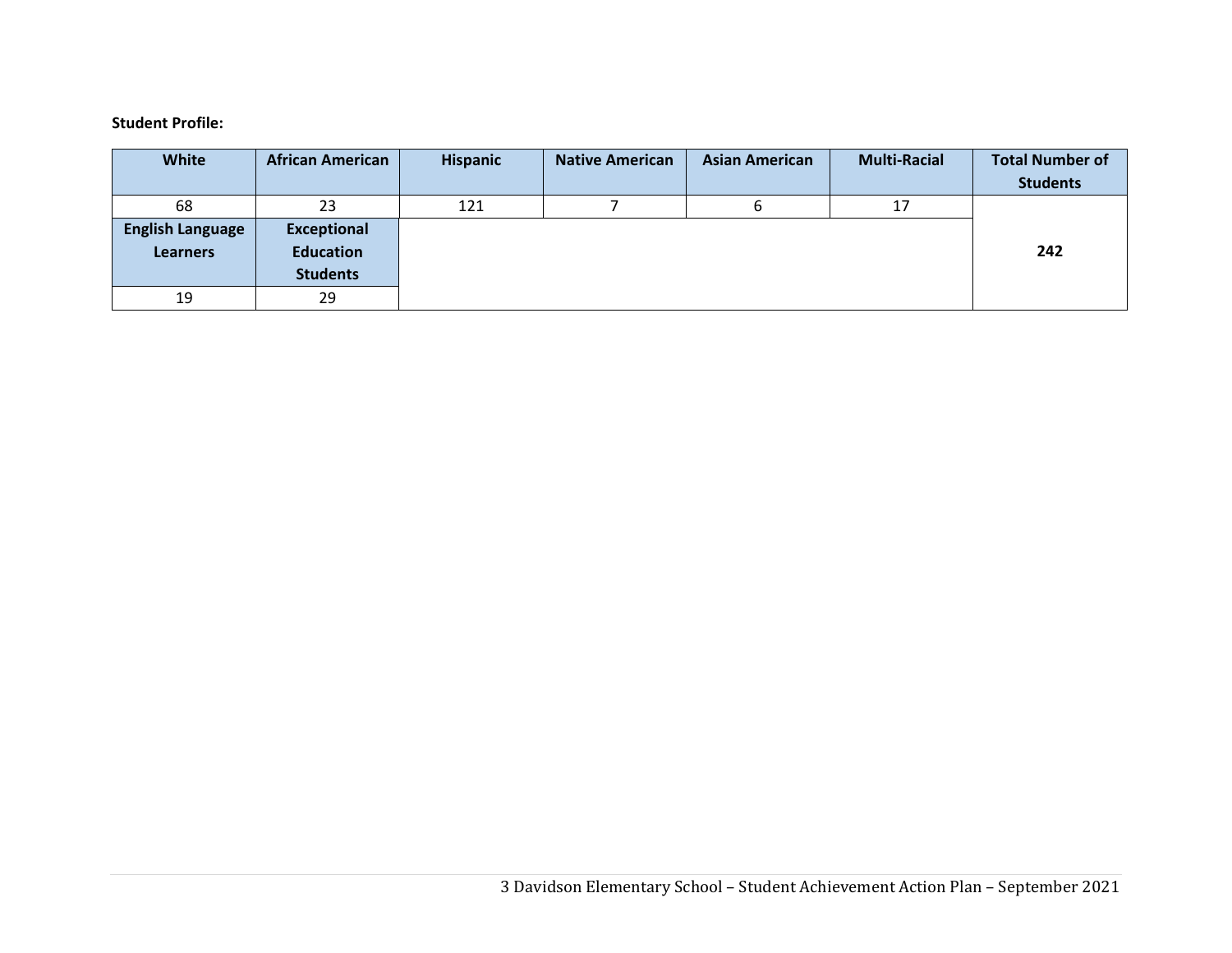### **Limitations of 2020‐21 AzM2 data as a comparison to other years**

 $\Gamma$ 

When reviewing the findings from state testing during remote instruction and COVID‐19, please note that participation rates among students taking the state assessment were so low, especially in high school, that caution is needed when drawing conclusions about student performance at the district level and statewide. It is recommended against making a simple comparison to prior years' performance data because of the instructional challenges caused by COVID‐19, low student educational engagement/participation rates, and family trauma. Both at the district and the state level, learning loss is evident, especially among our youngest grades. TUSD had only a 57% participation rate for state testing and so the data may or may not be representative of the district as a whole.

| AzMERIT Difference in ELA Percent Passing Comparison of TUSD and the State<br>by Grade and Subject |         |                 |         |                 |  |                 |              |  |  |
|----------------------------------------------------------------------------------------------------|---------|-----------------|---------|-----------------|--|-----------------|--------------|--|--|
|                                                                                                    |         | <b>ELA 2019</b> |         | <b>ELA 2021</b> |  | <b>ELA Loss</b> |              |  |  |
| Grade                                                                                              | TUSD %  | State %         | TUSD %  | State %         |  | <b>TUSD</b>     | <b>State</b> |  |  |
|                                                                                                    | Passing | Passing         | Passing | <b>Passing</b>  |  |                 |              |  |  |
| 3                                                                                                  | 38%     | 46%             | 21%     | 35%             |  | $-17%$          | $-11%$       |  |  |
| 4                                                                                                  | 40%     | 51%             | 29%     | 44%             |  | $-11%$          | $-7%$        |  |  |
| 5                                                                                                  | 43%     | 52%             | 32%     | 45%             |  | $-11%$          | $-7%$        |  |  |
| 6                                                                                                  | 27%     | 42%             | 19%     | 35%             |  | $-8%$           | $-7%$        |  |  |
| $\overline{7}$                                                                                     | 26%     | 41%             | 19%     | 38%             |  | $-7%$           | $-3%$        |  |  |
| 8                                                                                                  | 24%     | 38%             | 17%     | 35%             |  | $-7%$           | $-3%$        |  |  |
| 9                                                                                                  |         |                 |         |                 |  |                 |              |  |  |
| 10                                                                                                 |         |                 | 19%     | 32%             |  |                 |              |  |  |
| 11                                                                                                 |         |                 |         |                 |  |                 |              |  |  |

| AzMERIT Difference in MATH Percent Passing Comparison of TUSD and the<br>State by Grade and Subject |         |                  |                  |         |  |             |              |  |
|-----------------------------------------------------------------------------------------------------|---------|------------------|------------------|---------|--|-------------|--------------|--|
|                                                                                                     |         | <b>MATH 2019</b> | <b>MATH 2021</b> |         |  | Math Loss   |              |  |
| Grade                                                                                               | TUSD %  | State %          | TUSD %           | State % |  | <b>TUSD</b> | <b>State</b> |  |
|                                                                                                     | Passing | Passing          | Passing          | Passing |  |             |              |  |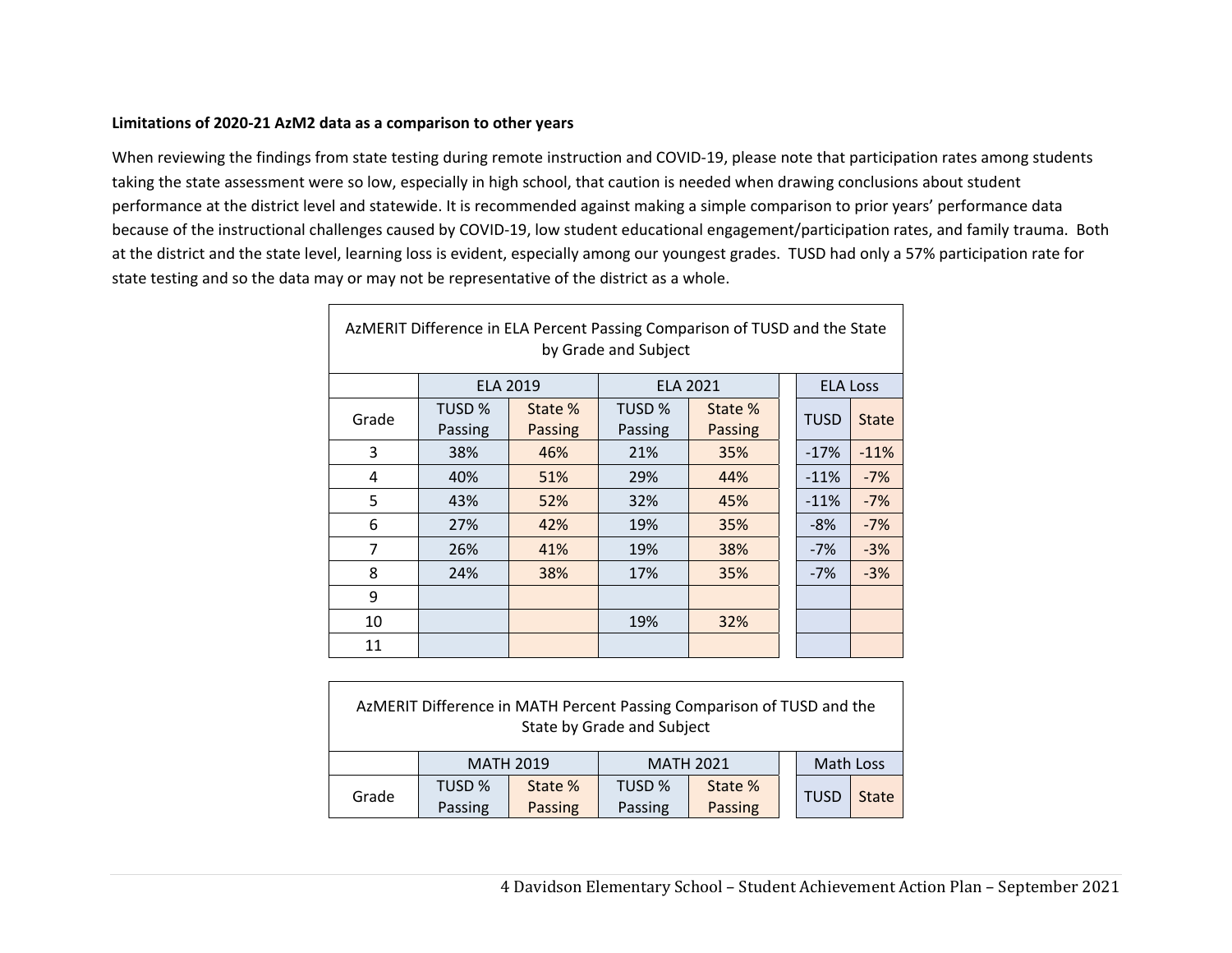| 3      | 42% | 51% | 18% | 36% | $-24%$ | $-15%$ |
|--------|-----|-----|-----|-----|--------|--------|
| 4      | 36% | 48% | 16% | 34% | $-20%$ | $-14%$ |
| 5      | 36% | 46% | 16% | 31% | $-20%$ | $-15%$ |
| 6      | 23% | 41% | 8%  | 29% | $-15%$ | $-12%$ |
| 7      | 22% | 38% | 12% | 30% | $-10%$ | $-8%$  |
| 8      | 18% | 32% | 9%  | 26% | $-9%$  | $-6%$  |
| Alg I  |     |     |     |     |        |        |
| Geom   |     |     | 13% | 26% |        |        |
| Alg II |     |     |     |     |        |        |

# **3 Years of AzMERIT Percent Proficiency by Grade**

| 3 Years of AzMERIT Math Percent Proficiency by Grade |                                                  |                             |                                           |                       |                                        |                 |                             |                             |                  |
|------------------------------------------------------|--------------------------------------------------|-----------------------------|-------------------------------------------|-----------------------|----------------------------------------|-----------------|-----------------------------|-----------------------------|------------------|
|                                                      | $\infty$<br>Ğ<br>$\overline{\phantom{0}}$<br>201 | $\overline{a}$<br>Ğ<br>2017 | ഗ<br>Ğ<br>$\overline{\phantom{0}}$<br>201 | $\omega$<br>ά<br>2018 | $\overline{a}$<br>O<br>$\infty$<br>201 | Ln<br>Ğ<br>2018 | $\omega$<br>$\circ$<br>2019 | $\overline{a}$<br>Ğ<br>2019 | LO.<br>Ğ<br>2019 |
| State Avg                                            | 47%                                              | 47%                         | 47%                                       | 53%                   | 47%                                    | 47%             | 51%                         | 48%                         | 46%              |
| <b>District Avg</b>                                  | 39%                                              | 36%                         | 38%                                       | 43%                   | 36%                                    | 37%             | 42%                         | 36%                         | 36%              |
| Davidson                                             | 29%                                              | 11%                         | 17%                                       | 32%                   | 16%                                    | 24%             | 29%                         | 8%                          | 26%              |

| 3 Years of AzMERIT ELA Percent Proficiency by Grade |                                                        |                             |                                           |                       |                             |                 |                       |                                  |                              |
|-----------------------------------------------------|--------------------------------------------------------|-----------------------------|-------------------------------------------|-----------------------|-----------------------------|-----------------|-----------------------|----------------------------------|------------------------------|
|                                                     | $\infty$<br>$\circ$<br>$\overline{\phantom{1}}$<br>201 | $\overline{ }$<br>Ğ<br>2017 | ഗ<br>Ο<br>$\overline{\phantom{1}}$<br>201 | $\omega$<br>Ğ<br>2018 | $\overline{a}$<br>ত<br>2018 | Ln<br>Ğ<br>2018 | $\infty$<br>Ğ<br>2019 | $\overline{a}$<br>$\cup$<br>2019 | Ln<br>$\overline{5}$<br>2019 |
| State Avg                                           | 43%                                                    | 48%                         | 44%                                       | 44%                   | 47%                         | 48%             | 46%                   | 51%                              | 52%                          |
| <b>District Avg</b>                                 | 34%                                                    | 37%                         | 32%                                       | 35%                   | 38%                         | 37%             | 38%                   | 40%                              | 43%                          |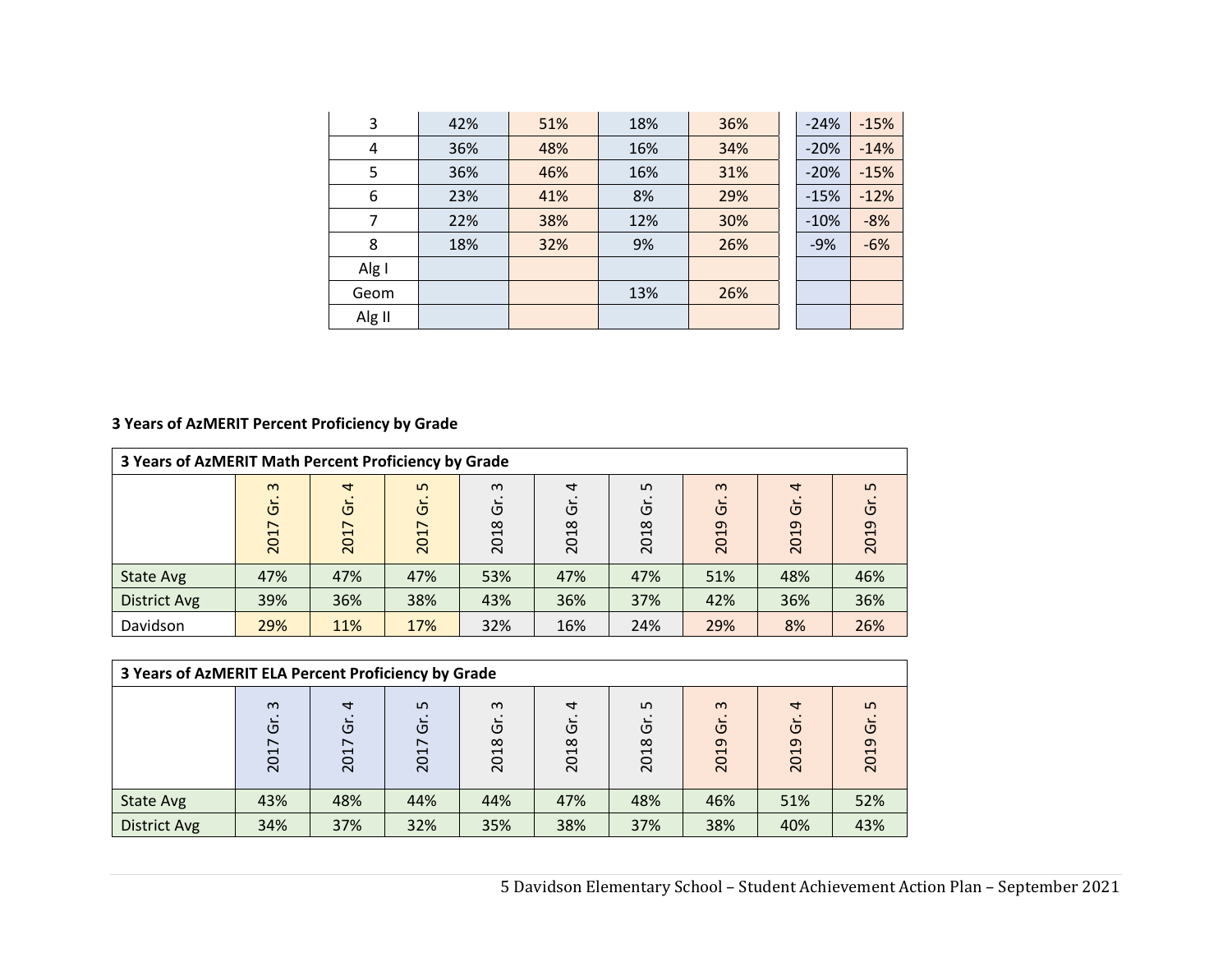| Davidson                             | 10%       | 28%        | 21% | 32% | 25% | 41% | 15% | 22% | 30% |
|--------------------------------------|-----------|------------|-----|-----|-----|-----|-----|-----|-----|
|                                      |           |            |     |     |     |     |     |     |     |
| 2018-19 AzMERIT Percent              |           |            |     |     |     |     |     |     |     |
| <b>Proficiency Broken Out by USP</b> |           |            |     |     |     |     |     |     |     |
| <b>Ethnicity</b>                     |           |            |     |     |     |     |     |     |     |
| <b>USP Ethnicity</b>                 | Math      | <b>ELA</b> |     |     |     |     |     |     |     |
| White                                | 15%       | 12%        |     |     |     |     |     |     |     |
| African Am.                          | 14%       | 23%        |     |     |     |     |     |     |     |
| Hispanic                             | 24%       | 23%        |     |     |     |     |     |     |     |
| Native Am.                           | 0%        | 17%        |     |     |     |     |     |     |     |
| Asian-Pl                             | <b>NA</b> | <b>NA</b>  |     |     |     |     |     |     |     |
| Multi-Racial                         | 67%       | 50%        |     |     |     |     |     |     |     |
| All                                  | 21%       | 22%        |     |     |     |     |     |     |     |

### **A. GAPS IN STUDENT OUTCOMES**

Based on data analysis, Davidson has identified the following gaps in areas of student outcomes. For each, Davidson provides a description of the gaps, including the desired state, the current reality, and an explanation of the identified gaps.

### **Achievement Gap is heavily influenced by SES**

The persistence of the achievement gap between White students compared to African American and Latino students has been an ongoing and perplexing issue in school improvement. Studies such as Reardon & Portilla (2016) and von Hippel et al., (2018) have demonstrated that academic achievement gaps are established at kindergarten entry, are heavily influenced by SES, and remain stable across schooling.

Since the 1970's, schools have shown little or no progress in closing the academic gap in test score performance. (Stiefel et al., 2006) The continuing focus on this issue undermines our faith in public education to provide all students with an equitable and quality education. Confounding this issue is the assumption that academic advancement is based primarily on individual ability or achievement. This assumption appears to confirm implicitly that the capability and motivation of students of color, especially African American students, is somehow lacking. To the extent that people assume that the achievement gap is evidence of the limited academic capabilities and outcomes among students of color feeds implicit (and explicit) racism that permeates American society and schooling today. (Hawley &Freitas 2020, unpublished paper.) Many studies over the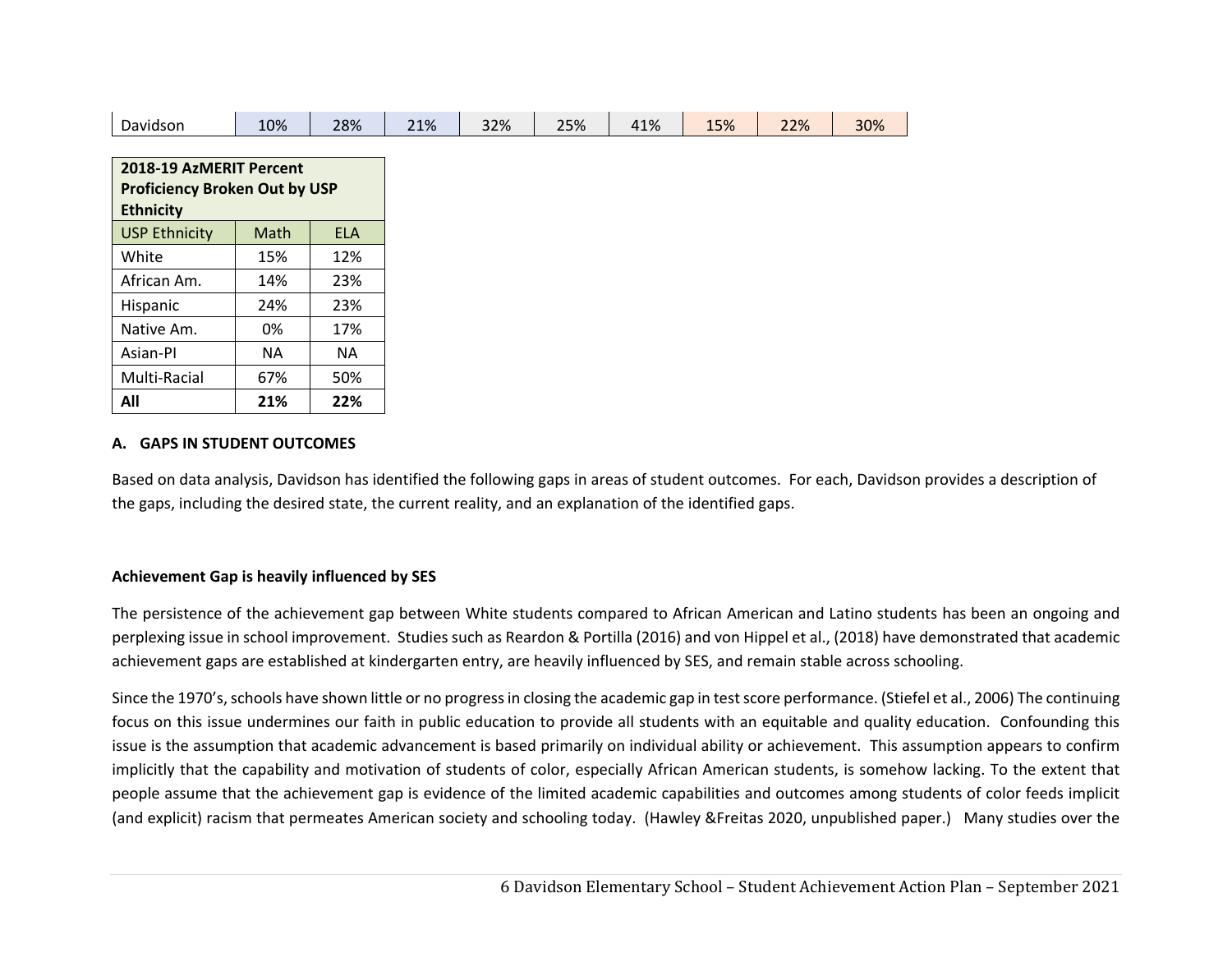last two decades have argued that poverty continues to be the primary catalyst for the achievement gap and confirm Sean Reardon's recent statement (2019) that the racial "achievement gap" in standardized‐test scores shouldn't be considered a racial gap at all…Instead, it's more accurate to call it a "poverty gap."'

# **1. ELA, Grades 3‐5**

### *Data source: TUSD Benchmark ELA Pre‐Assessment, AzMERIT 2018‐2019 SY*

**Current Reality:** Students in grades 3‐5 scored an average percentage correct of 21.3%‐31.7% on the Benchmark pre‐assessment, August 2021.

- 3<sup>rd</sup> Grade ELA achievement for all students on AzMERIT is at 15% (Proficient or Highly Proficient) in comparison to the State average of 46%.
- 4th Grade Math achievement for all students on AzMERIT is at 22% (Proficient or Highly Proficient) in comparison to the State average of 51%
- 5th Grade ELA achievement for all students is on AzMERIT at 30% (Proficient or Highly Proficient) in comparison to the State average 52%

**Desired State:** Students in grades 3‐5 will develop proficiency on standards related ELA, as evidenced by a minimum 5% increase from the Benchmark pre-assessment in August to the post-assessment in January. Progress will be monitored by analyzing short-cycle assessments.

Davidson wants to eliminate gaps between racial and ethnic groups within the next ten years.

Gap: Student in grades 3-5 will need to demonstrate a minimum average percent correct of 26.3%-36.7% on the Benchmark post-test.

The gap between White and African American students in on AzMERIT ELA is 11%

The gap between White and Hispanic students in ELA on AzMERIT is 11%

**2. ELA, Grades K‐2** 

*Data source: DIBELS M‐class assessment* 

**Current Reality:** Students in grades K‐2 are currently being assessed for the Beginning of the Year DIBELS assessment. Scores to follow.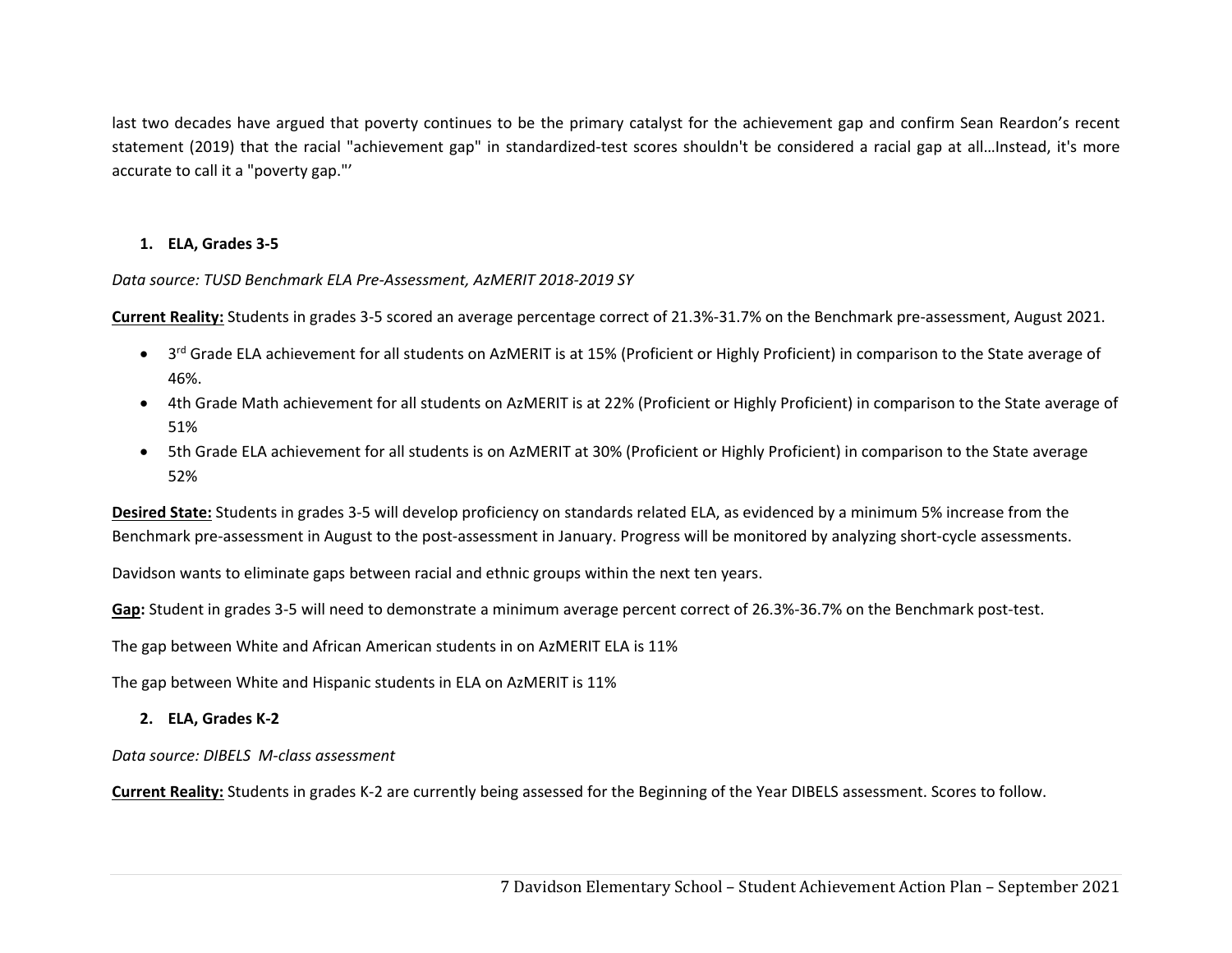**Desired State**: Students in grades K‐2 will develop proficiency in reading, as evidenced by a minimum 5% increase in the average number of students who perform at the CORE instructional level from the Beginning of the Year DIBELS assessment to the End of the Year DIBELS assessment.

# Gap:

Students in grades K‐2 are currently being assessed for the Beginning of the Year DIBELS assessment. Scores to follow.

### **3. Math**

*Data source: TUSD Benchmark Math Pre‐Assessment, AzMERIT 2018‐2019 SY* 

**Current Reality**: Students in grades 3‐5 scored an average percentage correct of 16.9%‐23% on the Benchmark pre‐assessment, August 2021.

- $\bullet$  3<sup>rd</sup> Grade Math achievement for all students is at 29% (Proficient or Highly Proficient) in comparison to the State average of 51%.
- $\bullet$ <sup>4th</sup> Grade Math achievement for all students is at 8% (Proficient or Highly Proficient) in comparison to the State average of 48%
- $\bullet$ 5th Grade Math achievement for all students is at 26% (Proficient or Highly Proficient) in comparison to the State average 46%

**Desired State:** Students in grades 3‐5 will develop proficiency on standards related math, as evidenced by a minimum 5% increase from the Benchmark math pre‐assessment in August to the post‐assessment in January. Progress will be monitored by analyzing short‐cycle assessments.

Davidson wants to eliminate gaps between racial and ethnic groups within the next ten years.

**Gap:** Student in grades 3‐5 will need to demonstrate a minimum average percent correct of 21.9%‐28% on the Benchmark post‐test.

The gap between students African American and White in Math on AzMerit it is 1%

The gap between White and Hispanic students in Math on AzMERIT is 9%

### **B. SMART Improvement Goals**

Based on gaps identified in section A, above, Davidson developed SMART improvement goals designed to move Davidson students from the current reality to the desired state.

*1. ELA Improvement Goals:*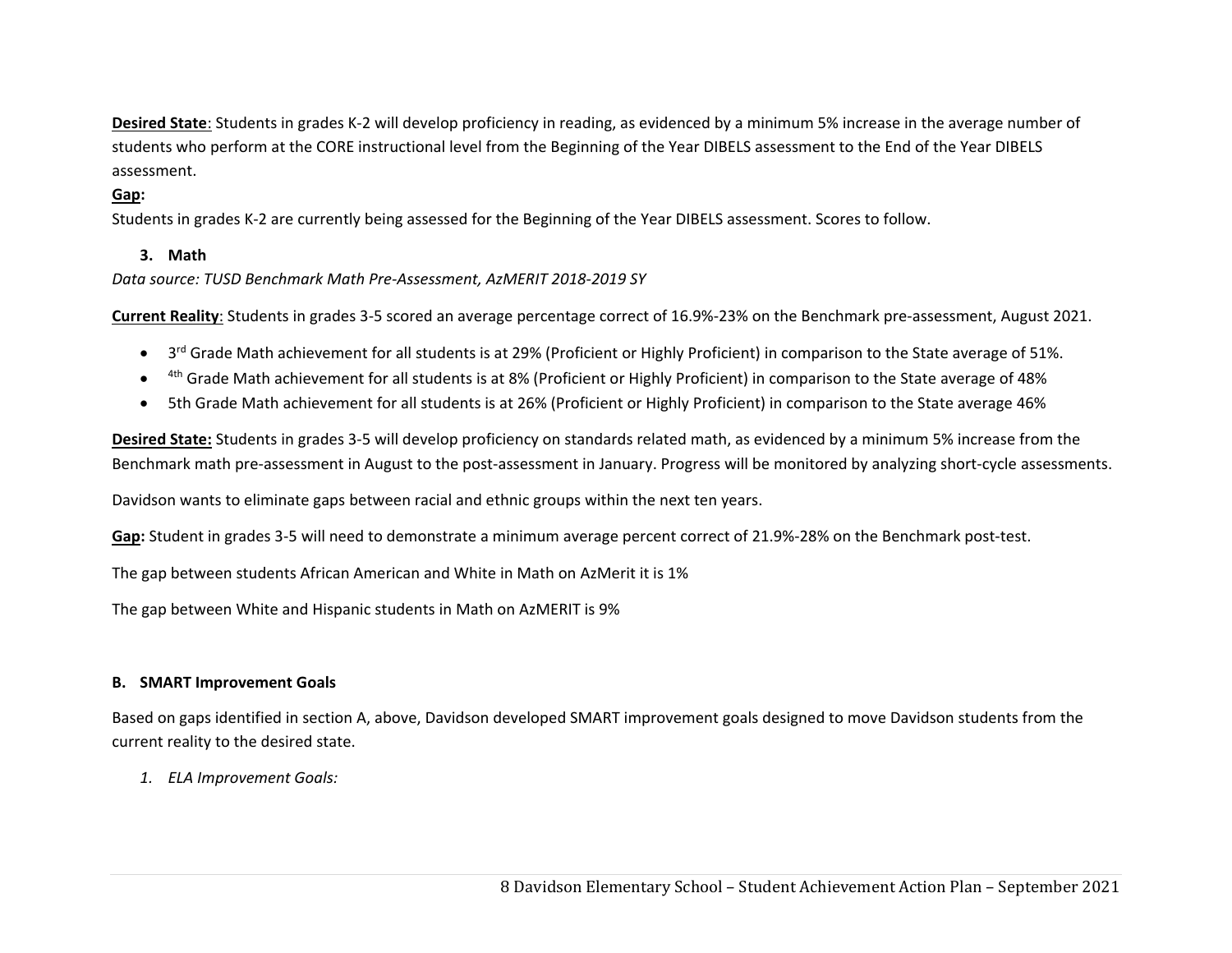- *a.* Students in grades 3‐5 will develop proficiency on standards related ELA, as evidenced by a minimum 5% increase from the Benchmark pre‐assessment in August to the post‐assessment in January. Progress will be monitored by analyzing short‐cycle assessments.
- *b.* Students in grades K‐2 will develop proficiency in reading, as evidenced by a minimum 5% increase in the average number of students who perform at the CORE instructional level from the Beginning of the Year DIBELS assessment to the End of the Year DIBELS assessment.
- *2. Math Improvement Goals:* Students in grades 3‐5 will develop proficiency on standards related math, as evidenced by a minimum 5% increase from the Benchmark math pre‐assessment in August to the post‐assessment in January. Progress will be monitored by analyzing short‐cycle assessments.
- *3. Achievement Gap Goals\*:*

By 2024‐25, the achievement gap between Hispanic students and African American students will be reduced by 4% in ELA and Math as measured on the state assessment (AASA).

By 2024‐25, the achievement gap between Hispanic students and White students will be reduced by 6% in ELA and Math as measured on the state assessment (AASA).

*\*Both Hispanic and African American student outperformed White students on the 2018‐19 AzMERIT* 

# **C. MOST EFFECTIVE AND FEASIBLE EVIDENCE‐BASED STRATEGIES**

After analyzing gaps and goals, Davidson reviewed multiple evidence‐based strategies and assessed each for potential for effectiveness and feasibility. Achievement of the goals from section B, above, will be supported by the most effective and feasible evidence‐based strategies, below.

# *1. ELA Improvement Strategies*

- a. Collaborative Teacher Teams will meet weekly to discuss student data and progress. Teachers of grades 3‐5 will utilize Benchmark Advance weekly short‐cycle assessments to guide instruction and form flexible small groups for intervention and enrichment.
- b. All Collaborative Teacher Teams will participate in data meetings with administration five times throughout the school year, using the continuous improvement process for goal setting and reflection.
- c. All students in kindergarten through 5<sup>th</sup> grade will utilize Imagine Language Reading and Literacy program. Tier 1 students will use the program for 60 minutes/week, Tier 2 students for 80 minutes/week, and Tier 3 students for 150 minutes/week.
- d. Tier 2 students in grades 1‐3 will participate in reading intervention class with a certified reading intervention teacher for a minimum of 120 minutes/week.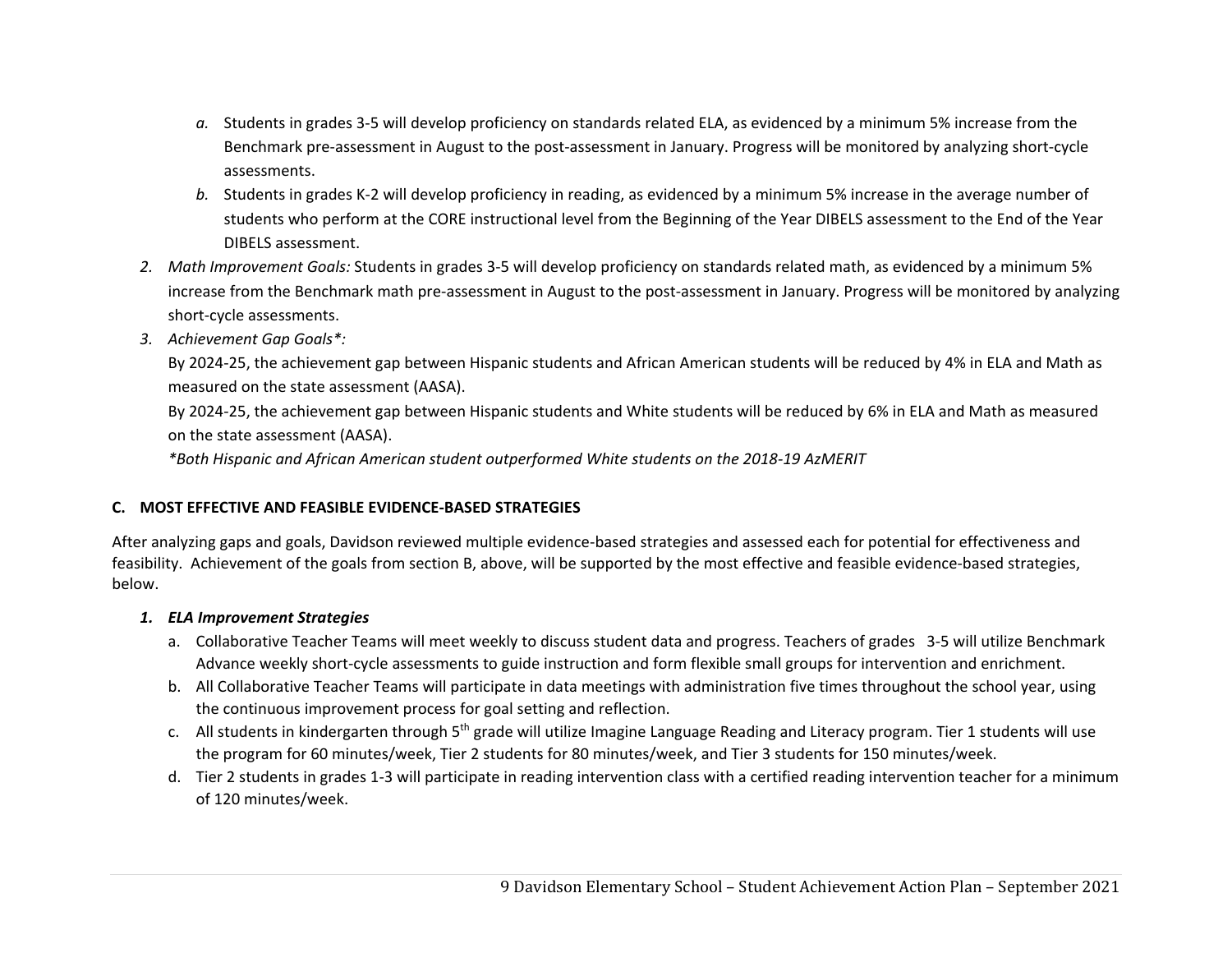- e. Students in grades 1‐2 will participate in an MTSS‐Reading study using ECRI (Enhanced Core Reading Instruction). ECRI routines will be explicitly taught and aligned to the Benchmark Advance curriculum.
- f. Teachers is grades 4‐5 will departmentalized for reading and math instruction.
- g. A minimum of 30% of Davidson enrolled students will participate in the after school 21<sup>st</sup> CCLC program, the first hour of which is designated for reading and math interventions.
- h. All Davidson teachers and students will participate in the first year of AVID Elementary implementation, with a focus on WICOR strategies in every classroom.

### *2. Math Improvement Strategies:*

- a. Collaborative Teacher Teams will meet weekly to discuss student data and progress. Teachers of grades 3‐5 will utilize Eureka short‐ cycle assessments to guide instruction and form flexible small groups for intervention and enrichment.
- b. All Collaborative Teacher Teams will participate in data meetings with administration five times throughout the school year, using the continuous improvement process for goal setting and reflection.
- c. All students in kindergarten through 5<sup>th</sup> grade will utilize Imagine Math program. Tier 1 students will use the program for 60 minutes/week, Tier 2 students for 80 minutes/week, and Tier 3 students for 150 minutes/week.
- d. Tier 2 students in grades 1‐5 will participate in math intervention class with a certified intervention teacher for a 80‐120 minutes/week.
- e. Teachers of grades 4‐5 will departmentalize reading and math instruction.
- f. A minimum of 30% of Davidson enrolled students will participate in the after school 21<sup>st</sup> CCLC program, the first hour of which is designated for reading and math interventions.
- g. All Davidson teachers and students will participate in the first year of AVID Elementary implementation, with a focus on WICOR strategies in every classroom.
- h. Davidson teachers will work with AES, Associates for Educational Success, to increase Tier I math instruction. Professional Development will occur during District Professional Development (4 days), and an additional 9 days embedded throughout the year during the school day.

### *3. Improvement Goal to Address in Subgroup Achievement:*

Teachers will have dedicated time to intentionally work with the MTSS process and in their Collaborative Teacher Teams to analyze students' data, plan interventions and align academic supports. This collaborative process will result in providing appropriately challenging instruction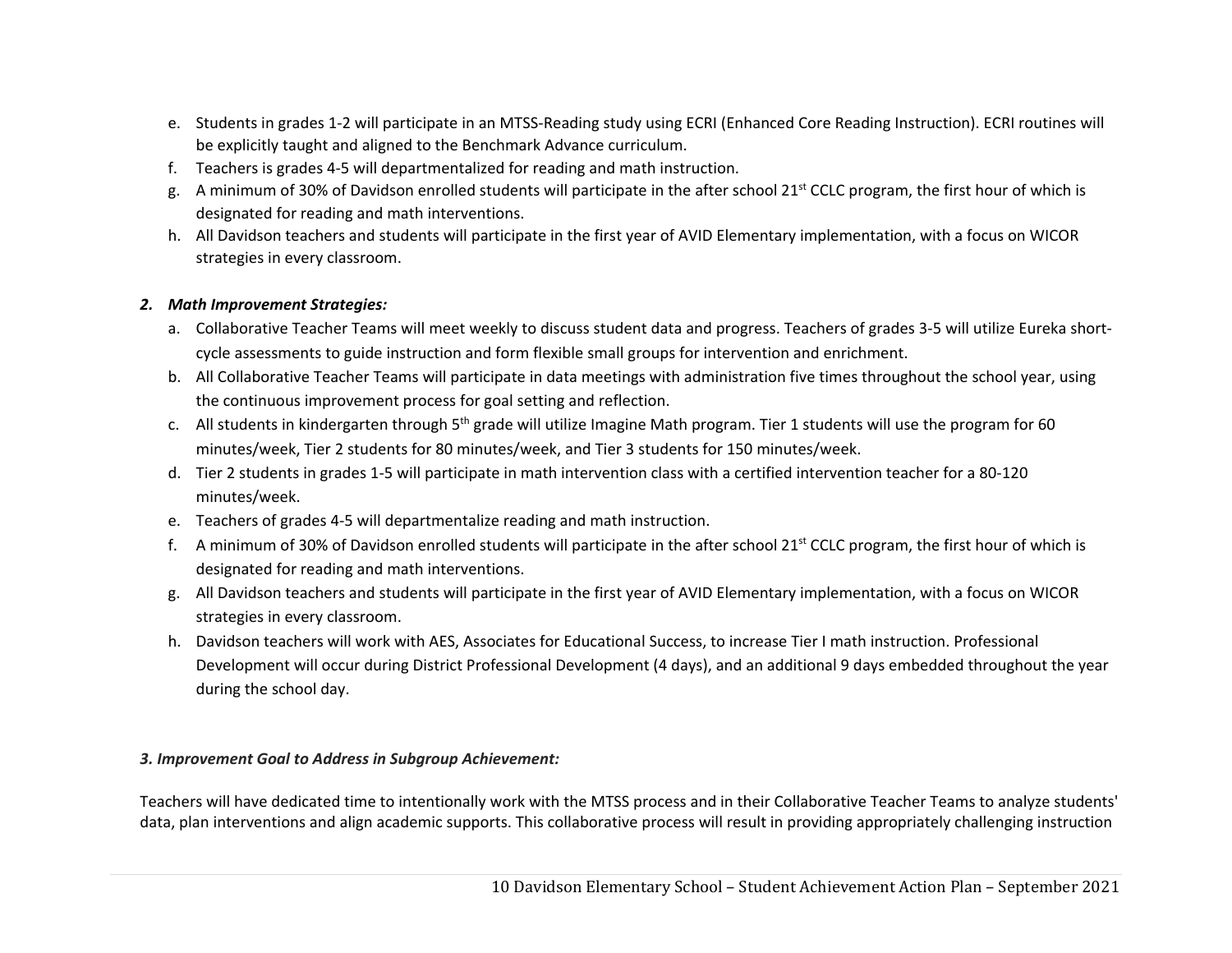and targeted interventions to struggling students that will lead to an increase in student growth and achievement, specifically for targeted subgroups.

- **Strategy 3a:** The Leadership Team will identify at‐risk students using Benchmark and WACS data to determine which students to target for interventions.
- **Strategy3b:** Leadership will meet with Collaborative Teacher Teams following each Benchmark or WACS assessment to analyze progress and make adjustments to student achievement goals.

**Strategy 3c:** Math Interventionist essential to supporting student achievement by support Tier II and Tier III interventions. Interventionist will work with classroom teachers/PLCs and MTSS team to support learning goals for targeted students.

### **D. ACTION STEPS TO IMPLEMENT & MONITOR STRATEGIES**

Below are detailed implementation and monitoring tasks for each evidence‐based strategy, including persons responsible, timelines, and needed resources.

### *1. ELA Improvement Goals:*

**Strategy 1a:** Collaborative Teacher Teams will meet weekly to discuss student data and progress. Teachers of grades 3‐5 will utilize Benchmark short‐cycle assessments, Scholastic NSGRA, and Imagine Learning Reports, and to guide instruction and form small groups for intervention and enrichment. Teachers of grades K‐2 will utilize DIBELS assessments, Imagine Learning Reports and Scholastic NSGRA to guide instruction and form small groups for intervention and enrichment.

| <b>Tasks to Implement Strategy</b>                            | Person(s) to Carry Out Tasks   | <b>Timeline/Target Dates</b>        | <b>Resources Needed</b>       |
|---------------------------------------------------------------|--------------------------------|-------------------------------------|-------------------------------|
| Create expert schedule to include<br>embedded times for CTT   | Sarah Andricopoulos            | August 2021                         | Excel                         |
| Quarterly Benchmarks through<br>School City in Grades 2-5. -  | Teachers<br>CSP                | -three times annually<br>-quarterly | Data reports from assessments |
| Reading Readiness and skills<br>analysis are conducted using: | <b>MTSS</b><br>Interventionist | -AZELLA                             |                               |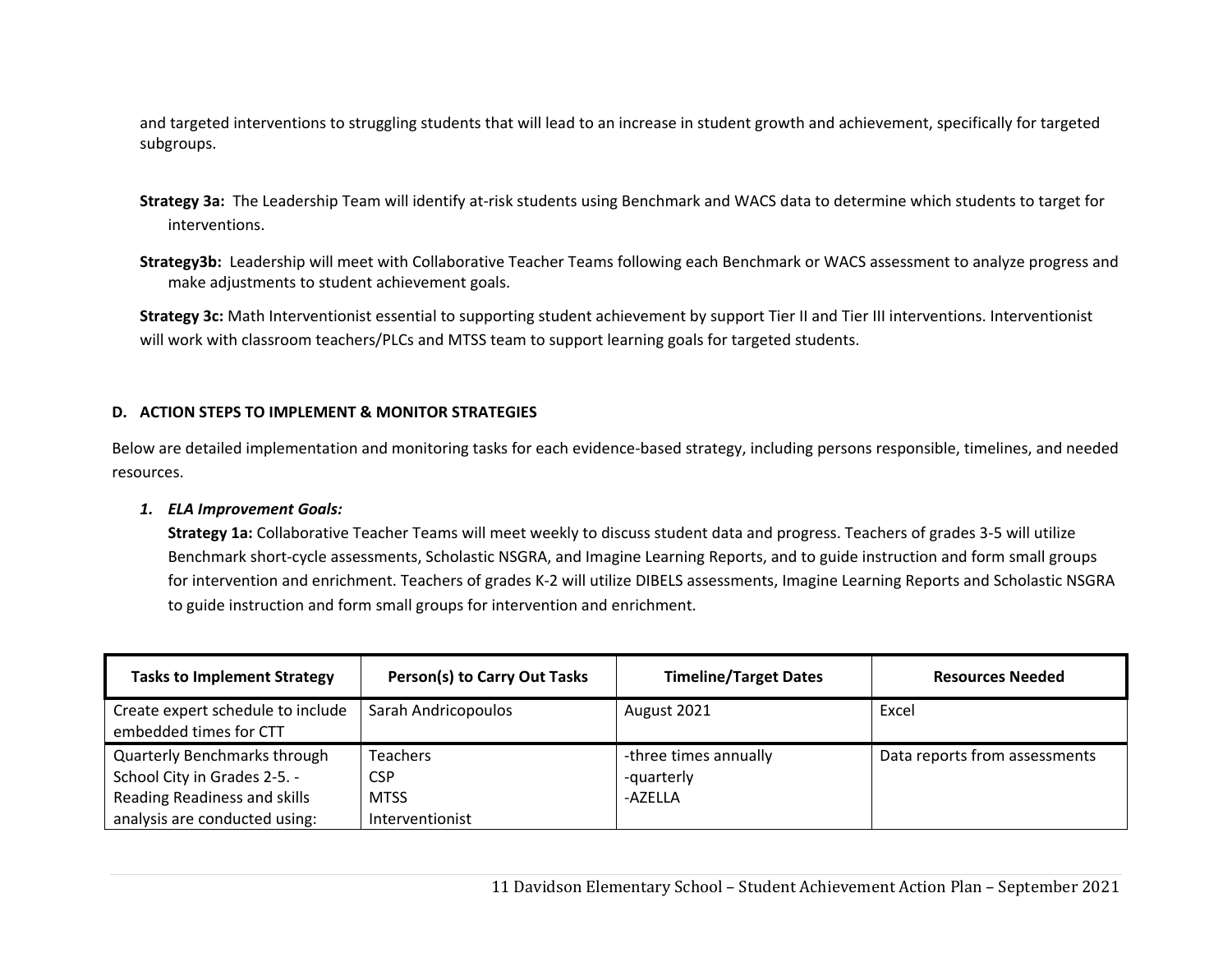| -DIBELS in grades K-3<br>- Scholastic guided reading<br>assessments (NSGRA)<br>- Cengage unit tests<br>-ELL progress culminating with<br>the AZELLA<br>- Grade Level Common Math &<br>ELA Lesson Plans as evidenced in<br>lesson plans and observations<br>- Grade Level Common Formative<br>Assessments for units developed<br>in PLC/Grade Level Teams<br>Teachers and Leadership will<br>meet in CTT following each<br>Benchmark or WACS assessment<br>to analyze progress and make<br>adjustments to student | All teachers; Rachel Simmons, CSP<br>to provide support | On-going                     | Zoom, Online Platform Reports,<br>student work, WACS reports<br>Benchmark data |
|------------------------------------------------------------------------------------------------------------------------------------------------------------------------------------------------------------------------------------------------------------------------------------------------------------------------------------------------------------------------------------------------------------------------------------------------------------------------------------------------------------------|---------------------------------------------------------|------------------------------|--------------------------------------------------------------------------------|
| achievement goals                                                                                                                                                                                                                                                                                                                                                                                                                                                                                                |                                                         |                              |                                                                                |
| Tasks to Monitor, Assess, and<br>Adjust                                                                                                                                                                                                                                                                                                                                                                                                                                                                          | Person(s) to Carry Out Tasks                            | <b>Timeline/Target Dates</b> | <b>Resources Needed</b>                                                        |
| Incorporate strategies to utilize<br>short-cycle assessment data in<br>professional development.                                                                                                                                                                                                                                                                                                                                                                                                                 | Rachel Simmons, CSP and Theresa<br>Dorgan, MTSSF        | Quarterly                    | Short-cycle assessment data                                                    |

**Strategy 1b:** All Collaborative Teacher Teams will participate in data meetings with administration five times throughout the school year, using the continuous improvement process for goal‐setting and reflection.

| <b>Tasks to Implement Strategy</b>                                                                                               | Person(s) to Carry Out Tasks | <b>Timeline/Target Dates</b> | <b>Resources Needed</b> |
|----------------------------------------------------------------------------------------------------------------------------------|------------------------------|------------------------------|-------------------------|
| The principal will create schedules<br>to include embedded times for<br>Data Meetings that all teachers<br>will be participants. | Sarah Andricopoulos          | August 2021                  | Excel                   |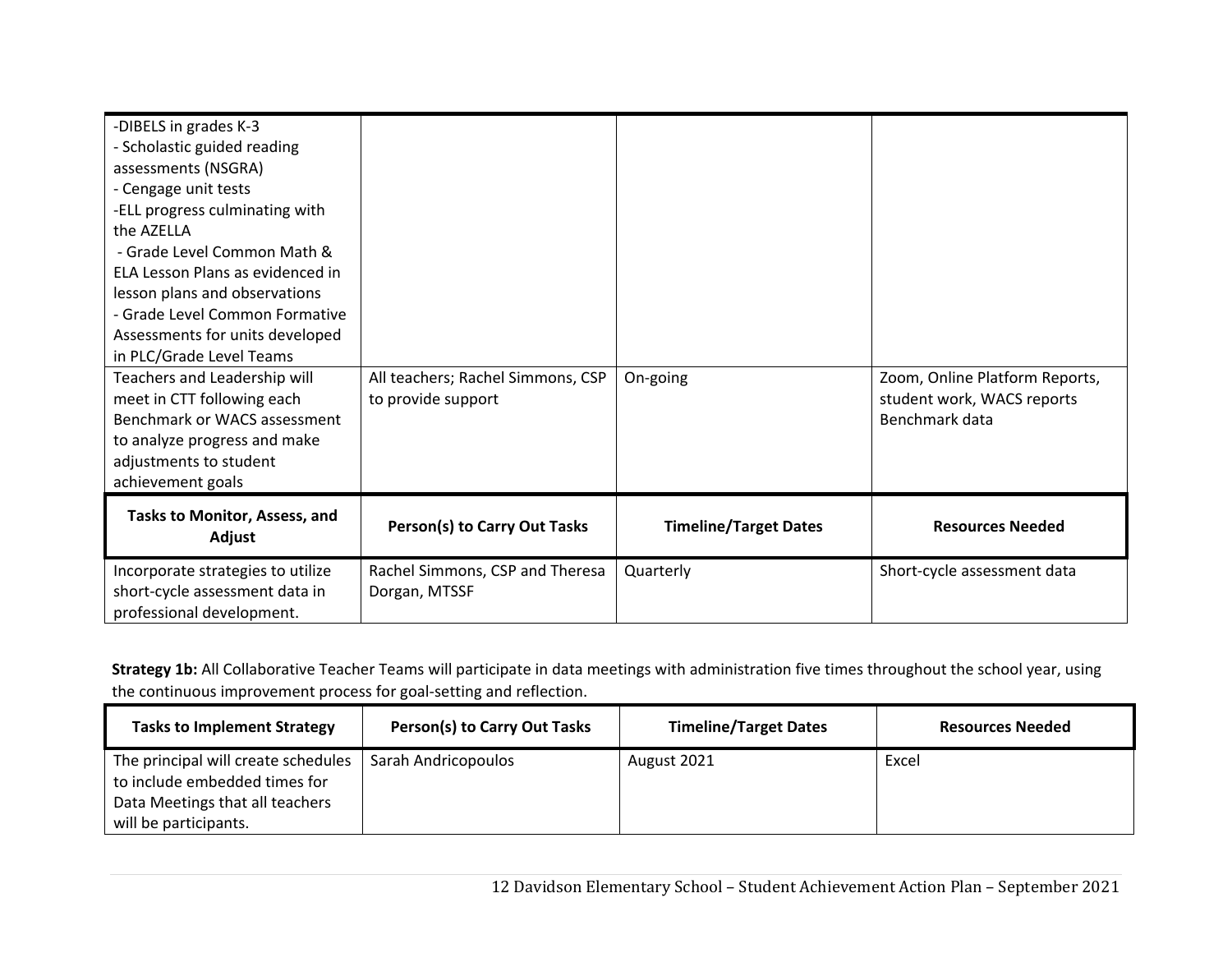| Present the Analyzing Data<br>protocol and facilitate the<br>meetings by having the<br>principal and grade level CTT<br>participate in data meetings after<br>each assessment window.                                                                                                                 | Sarah Andricopoulos                 | 5 times through the school year | Protocol, SchoolCity Data reports        |
|-------------------------------------------------------------------------------------------------------------------------------------------------------------------------------------------------------------------------------------------------------------------------------------------------------|-------------------------------------|---------------------------------|------------------------------------------|
| Tasks to Monitor, Assess, and<br>Adjust                                                                                                                                                                                                                                                               | <b>Person(s) to Carry Out Tasks</b> | <b>Timeline/Target Dates</b>    | <b>Resources Needed</b>                  |
| Professional goals and reflections<br>are used as a data tool developed<br>by TUSD Assessment Department<br>to focus on key standards and<br>objectives.                                                                                                                                              | All teachers                        | Quarterly                       | Professional goal/reflection<br>template |
| Teachers will observe one another<br>4 times/year to build capacity<br>within the site. *Small group<br>guided reading instruction using<br>Benchmark Advance and<br>Scholastic Leveled Test *Small<br>group math instruction using<br>Eureka and the Math Pathways<br>and Pitfalls curriculum        | All teachers                        | Quarterly                       | Professional goal/reflection<br>template |
| Teachers and staff will design and<br>implement the use of school-wide<br>data folders. These data folders<br>will be passed from kindergarten<br>thru fifth grade from year-to-year.<br>Data such as NSGRA, ELA and<br>Math Benchmarks, WACS, and<br>fact fluency will be printed on the<br>folders. | All teachers                        | On going                        | Data folders<br>Data student friendly    |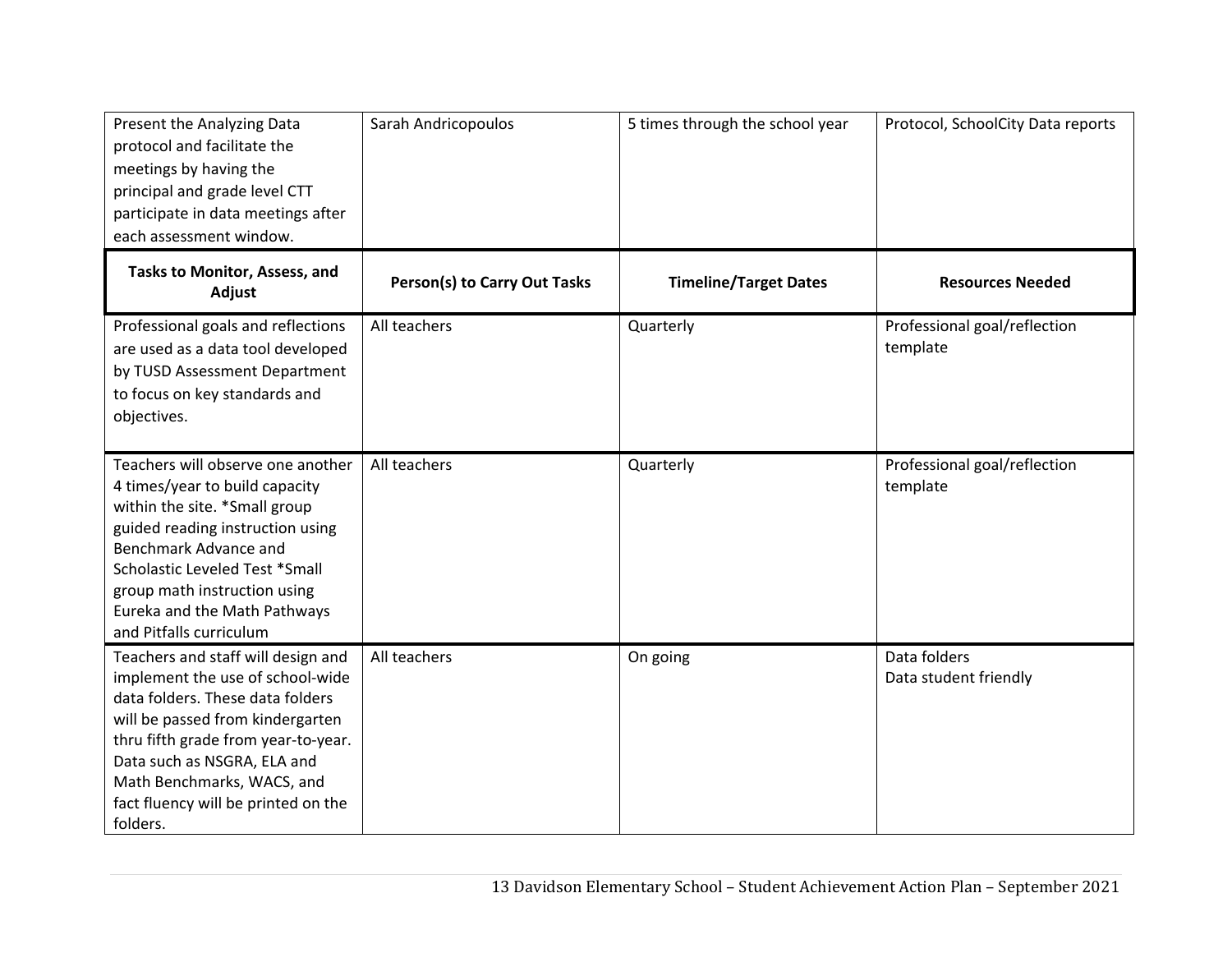| Students will utilize their own    |  |  |
|------------------------------------|--|--|
| data folders to set goals, reflect |  |  |
| on their own progress, and lead    |  |  |
| their own progress conferences     |  |  |
| with parents and teachers.         |  |  |

Strategy 1c: All students in kindergarten through 5<sup>th</sup> grade will utilize Imagine Math program. Tier 1 students will use the program for 60 minutes/week, Tier 2 students for 80 minutes/week, and Tier 3 students for 150 minutes/week.

| <b>Tasks to Implement Strategy</b>                                                                                                                                                                                                                                                                                                                         | <b>Person(s) to Carry Out Tasks</b> | <b>Timeline/Target Dates</b> | <b>Resources Needed</b>                                            |
|------------------------------------------------------------------------------------------------------------------------------------------------------------------------------------------------------------------------------------------------------------------------------------------------------------------------------------------------------------|-------------------------------------|------------------------------|--------------------------------------------------------------------|
| Teachers will require student use<br>of online programs during guided<br>reading rotations<br>- Reading Readiness and skills<br>analysis using:<br>-DIBELS in grades K-3<br>- Scholastic guided reading<br>assessments (NSGRA)<br>- Cengage unit tests<br>- Grade Level Common Math &<br>ELA Lesson Plans as evidenced in<br>lesson plans and observations | All teachers                        | On-going                     | Online Programs, Student<br>computers and internet<br>connectivity |
| Tasks to Monitor, Assess, and<br>Adjust                                                                                                                                                                                                                                                                                                                    | <b>Person(s) to Carry Out Tasks</b> | <b>Timeline/Target Dates</b> | <b>Resources Needed</b>                                            |
| Professional Development will<br>include using online reports<br>Differentiated professional<br>development for new and on-<br>going school-wide initiatives<br>allows for meeting the diverse<br>needs of all teachers. *Weekly<br><b>Wednesday Professional</b>                                                                                          | <b>Imagine Learning Training</b>    | August 2021; updates monthly | <b>Training PD</b>                                                 |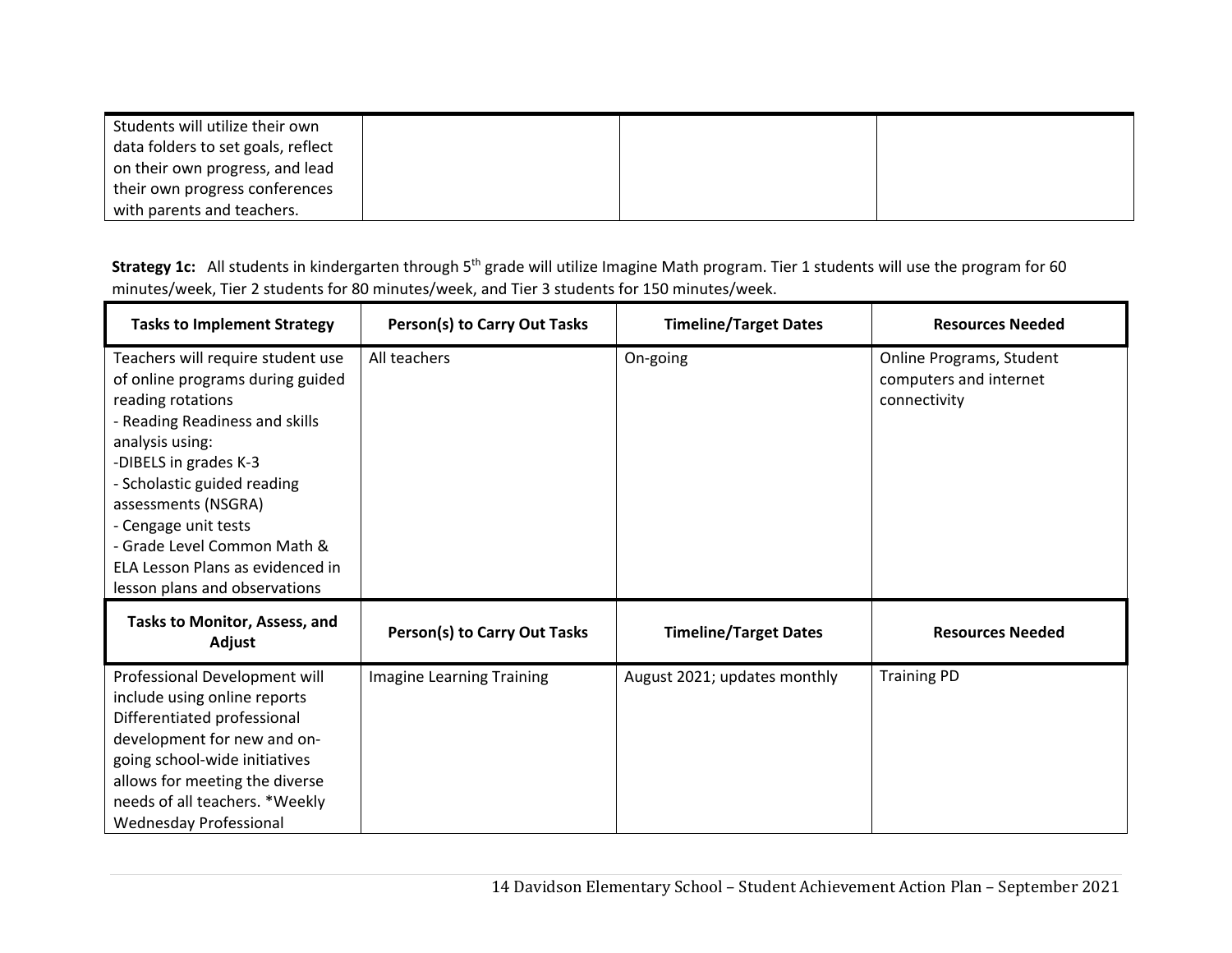| Development for all certified staff |  |  |
|-------------------------------------|--|--|
| *PLCS to meet weekly on             |  |  |
| Wednesdays following PD             |  |  |
| *Choice of professional             |  |  |
| development options once each       |  |  |
| month to support new and            |  |  |
| veteran teachers                    |  |  |

|               | Strategy 1d: Tier 2 students in grades 1-3 will participate in reading intervention class with a certified reading intervention teacher for 80-120 |
|---------------|----------------------------------------------------------------------------------------------------------------------------------------------------|
| minutes/week. |                                                                                                                                                    |

| <b>Tasks to Implement Strategy</b>                                                                                                                                                                                                                                                                                                                                   | Person(s) to Carry Out Tasks                | <b>Timeline/Target Dates</b> | <b>Resources Needed</b> |
|----------------------------------------------------------------------------------------------------------------------------------------------------------------------------------------------------------------------------------------------------------------------------------------------------------------------------------------------------------------------|---------------------------------------------|------------------------------|-------------------------|
| Reading Intervention instruction<br>supported through<br>Benchmark and WACS data to<br>determine which students to<br>target for interventions.<br>-The MTSS process will be utilized<br>to identify interventions for<br>at risk students.<br>- Progress towards SMART Goals<br>will be assessed every 4-6 weeks<br>in MTSS meetings.<br>-Leadership will meet with | Alice Dobb, Reading Intervention<br>Teacher | Full time                    | Title I funds           |
| <b>Collaborative Teacher Teams</b><br>following each Benchmark or<br>WACS assessment to analyze<br>progress and make adjustments<br>to student achievement goals.                                                                                                                                                                                                    |                                             |                              |                         |
| Tasks to Monitor, Assess, and<br>Adjust                                                                                                                                                                                                                                                                                                                              | Person(s) to Carry Out Tasks                | <b>Timeline/Target Dates</b> | <b>Resources Needed</b> |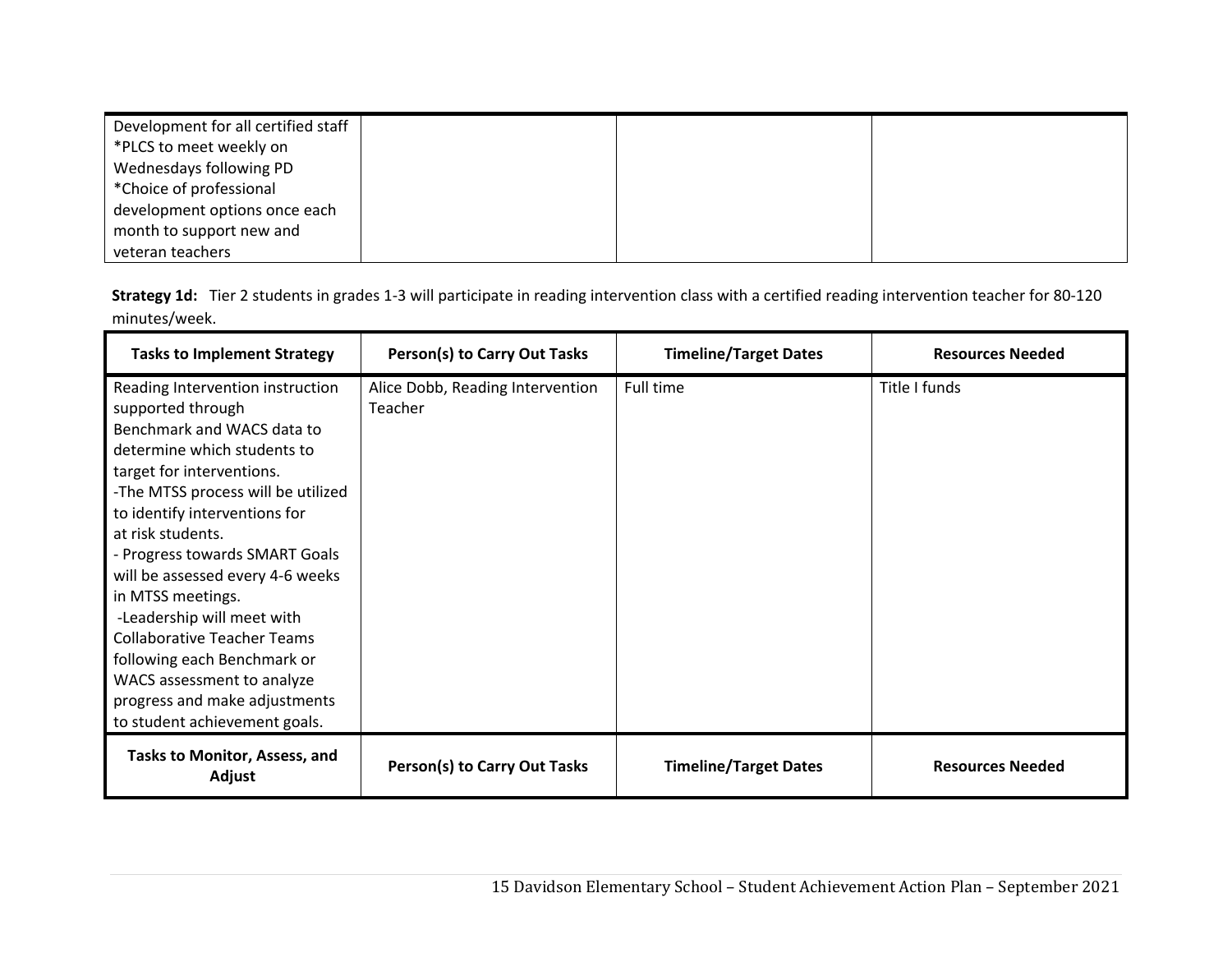| Teachers will identify Tier 2<br>students in reading using | Teachers in grades 1-3 and Alice<br>Dobb, Reading Intervention | Monthly based on new data | Collaboration time |
|------------------------------------------------------------|----------------------------------------------------------------|---------------------------|--------------------|
| assessment                                                 | Teacher                                                        |                           |                    |
| Tier II students in grades 1st thru                        |                                                                |                           |                    |
| 5th receive 30 minutes of Reading                          |                                                                |                           |                    |
| Intervention 4 days/week with a                            |                                                                |                           |                    |
| certified Reading Interventionist.                         |                                                                |                           |                    |

**Strategy 1e:** Students in grades 1‐2 will participate in an MTSS‐Reading study using ECRI (Enhanced Core Reading Instruction). ECRI routines will be explicitly taught and aligned to the Benchmark Advance curriculum.

| <b>Tasks to Implement Strategy</b>                                                                 | Person(s) to Carry Out Tasks       | <b>Timeline/Target Dates</b> | <b>Resources Needed</b>     |
|----------------------------------------------------------------------------------------------------|------------------------------------|------------------------------|-----------------------------|
| All 1-2 teachers and staff<br>participating in the ECRI MTSS-R                                     | Teachers and staff of grades 1-2   | <b>July 2021</b>             | Zoom, ECRI trainers         |
| study will participate in 2 days of<br>training.                                                   |                                    |                              |                             |
| Teachers in grades 1-2 will focus<br>on ECRI implementation and<br>progress during one CTT monthly | Teachers of grades 1-2             | Monthly starting August 2021 | PLC time, ECRI PLC template |
| Tasks to Monitor, Assess, and<br>Adjust                                                            | Person(s) to Carry Out Tasks       | <b>Timeline/Target Dates</b> | <b>Resources Needed</b>     |
| Monitor lesson plans and provide<br>feedback on ECRI instruction                                   | Sarah Andricopoulos                | On-going                     | Lesson plans posted in O365 |
| Continued coaching by an ECRI<br>coach                                                             | To Be Determined at District Level | Weekly once a coach is hired | Coach's schedule            |

**Strategy 1f:** Teachers is grades 4‐5 will departmentalize for reading and math instruction.

| <b>Tasks to Implement Strategy</b> | Person(s) to Carry Out Tasks | <b>Timeline/Target Dates</b><br><b>Resources Needed</b> |  |
|------------------------------------|------------------------------|---------------------------------------------------------|--|
|------------------------------------|------------------------------|---------------------------------------------------------|--|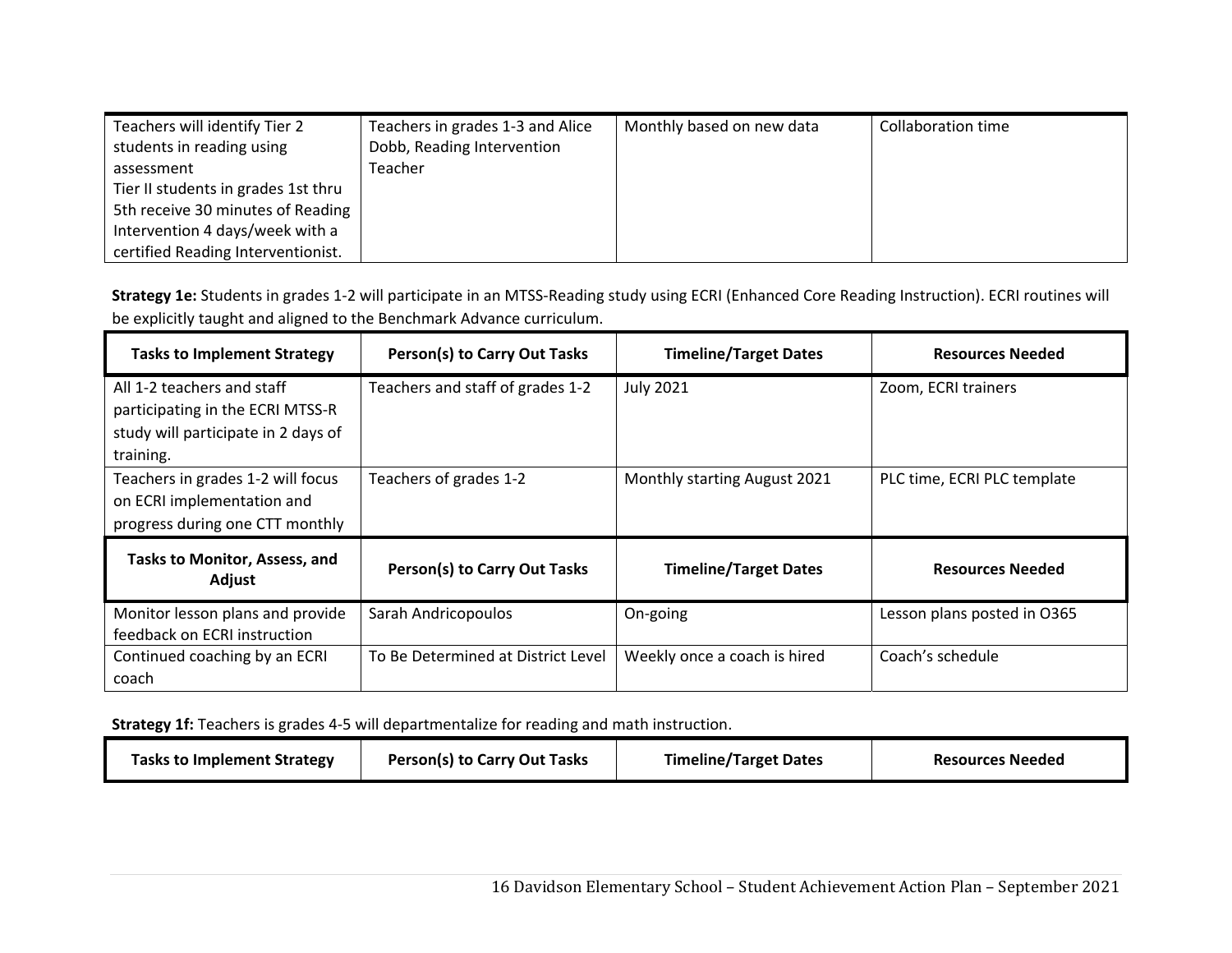| Create the master schedule to<br>include block times for 4 <sup>th</sup> and 5 <sup>th</sup><br>grade math and ELA | Sarah Andricopoulos                                                              | August 2021                  | Excel                            |
|--------------------------------------------------------------------------------------------------------------------|----------------------------------------------------------------------------------|------------------------------|----------------------------------|
| Tasks to Monitor, Assess, and<br>Adjust                                                                            | Person(s) to Carry Out Tasks                                                     | <b>Timeline/Target Dates</b> | <b>Resources Needed</b>          |
| CTT to assess the effectiveness of<br>departmentalizing based on<br>student achievement                            | 4 <sup>th</sup> and 5 <sup>th</sup> grade teachers; Rachel<br>Simmons to support | Weekly                       | CTT planning and reflection time |

Strategy 1g: A minimum of 30% of Davidson enrolled students will participate in the after school 21<sup>st</sup> CCLC program, the first hour of which is designated for reading and math interventions.

| <b>Tasks to Implement Strategy</b>                                                 | Person(s) to Carry Out Tasks                 | <b>Timeline/Target Dates</b> | <b>Resources Needed</b>          |
|------------------------------------------------------------------------------------|----------------------------------------------|------------------------------|----------------------------------|
| Schedule classes and register                                                      | 21 <sup>st</sup> CCLC co-coordinators, Tracy | Prior to Sept. 20, 2021      | Registration forms, teachers for |
| students                                                                           | Dorgan and Kasandra Redding                  |                              | 21 <sup>st</sup> CCLC, O365 form |
| All students read, or can be read                                                  |                                              |                              |                                  |
| to in the younger grades, for 20                                                   |                                              |                              |                                  |
| minutes every evening. Students                                                    |                                              |                              |                                  |
| who require additional support                                                     |                                              |                              |                                  |
| attend 21st CCLC after school                                                      |                                              |                              |                                  |
| programs. Targeted learning                                                        |                                              |                              |                                  |
| during 21st CCLC takes the place                                                   |                                              |                              |                                  |
| of homework.                                                                       |                                              |                              |                                  |
| <b>Tasks to Monitor, Assess, and</b><br>Adjust                                     | Person(s) to Carry Out Tasks                 | <b>Timeline/Target Dates</b> | <b>Resources Needed</b>          |
| Keep regular attendance and                                                        | 21 <sup>st</sup> CCLC co-coordinators, Tracy | On-going                     | Attendance forms, registration   |
| invite students on the waiting list<br>to replace those not attending<br>regularly | Dorgan and Kasandra Redding                  |                              | forms                            |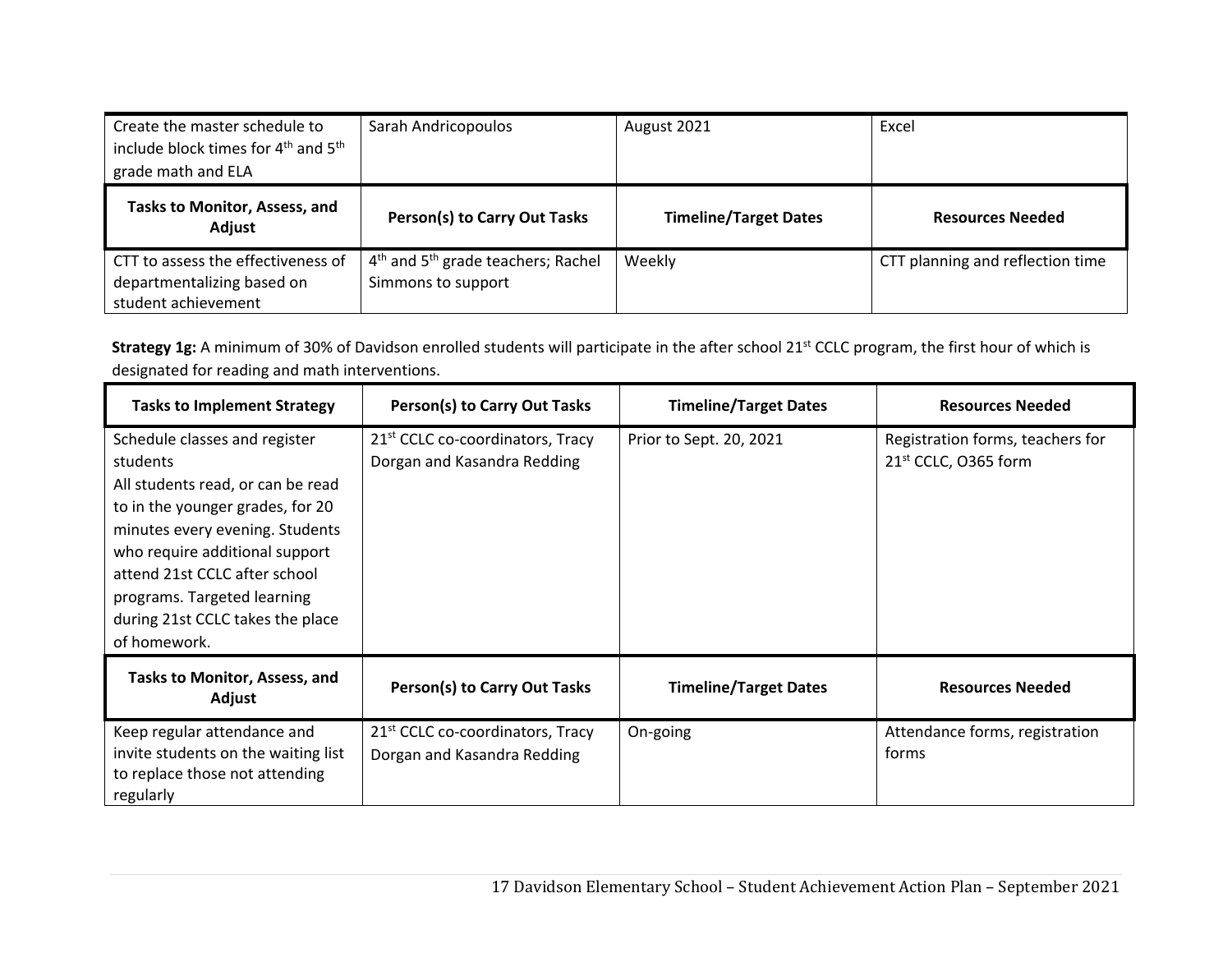**Strategy 1h:** All Davidson teachers and students will participate in the first year of AVID Elementary implementation, with a focus on WICOR strategies in every classroom.

| <b>Tasks to Implement Strategy</b>                                                    | Person(s) to Carry Out Tasks                  | <b>Timeline/Target Dates</b> | <b>Resources Needed</b>                                                      |
|---------------------------------------------------------------------------------------|-----------------------------------------------|------------------------------|------------------------------------------------------------------------------|
| Provide monthly professional<br>development in AVID strategies,<br>including WICOR    | Sarah Andricopoulos and the AVID<br>Site Team | monthly                      | Agendas, Minutes, PPTs,<br><b>Benchmark Universe</b>                         |
| Tasks to Monitor, Assess, and<br>Adjust                                               | Person(s) to Carry Out Tasks                  | <b>Timeline/Target Dates</b> | <b>Resources Needed</b>                                                      |
| Conduct weekly informal<br>observations to provide feedback<br>on AVID implementation | Sarah Andricopoulos and AVID<br>Site Team     | Weekly                       | Schedule to support Site Team<br>participate, lesson plans, feedback<br>form |

# *2. Math Improvement Goals:*

Strategy 2a: Strategy 1a: Collaborative Teacher Teams will meet weekly to discuss student data and progress. Teachers of grades 3‐5 will utilize Eureka short‐cycle assessments and Imagine Learning Reports, and to guide instruction and form small groups for intervention and enrichment. Teachers of grades K‐2 will utilize Eureka mid‐ and end‐of‐module assessments and Imagine Learning Reports to guide instruction and form small groups for intervention and enrichment.

| <b>Tasks to Implement Strategy</b>                          | Person(s) to Carry Out Tasks                            | <b>Timeline/Target Dates</b> | <b>Resources Needed</b>                        |
|-------------------------------------------------------------|---------------------------------------------------------|------------------------------|------------------------------------------------|
| Create master schedule to include<br>embedded times for CTT | Sarah Andricopoulos                                     | August 2021                  | Excel                                          |
| Teachers will meet in CTT twice<br>weekly                   | All teachers; Rachel Simmons, CSP<br>to provide support | On-going                     | Zoom, Online Platform Reports,<br>student work |
| <b>Tasks to Monitor, Assess, and</b><br>Adjust              | Person(s) to Carry Out Tasks                            | <b>Timeline/Target Dates</b> | <b>Resources Needed</b>                        |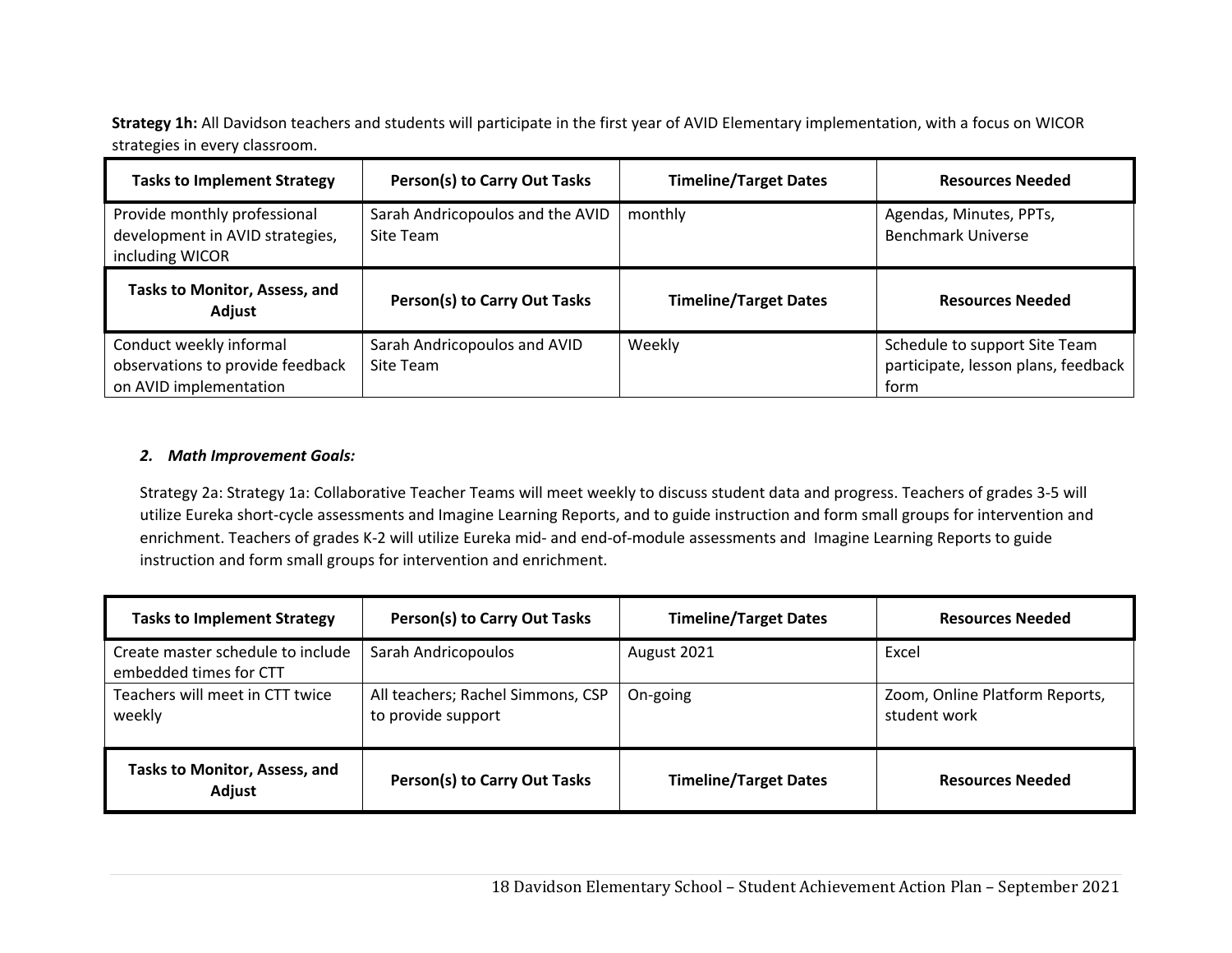| Incorporate strategies to utilize | Rachel Simmons, CSP and Theresa | Quarterly | Short-cycle assessment data |
|-----------------------------------|---------------------------------|-----------|-----------------------------|
| short-cycle assessment data in    | Dorgan, MTSSF                   |           |                             |
| professional development.         |                                 |           |                             |
| TUSD summer PD offerings to       |                                 |           |                             |
| staff: Benchmark Advance,         |                                 |           |                             |
| Cengage, Eureka Math, SchoolCity  |                                 |           |                             |

**Strategy 2b:** All Collaborative Teacher Teams will participate in data meetings with administration five times throughout the school year, using the continuous improvement process for goal setting and reflection.

| <b>Tasks to Implement Strategy</b>                                       | Person(s) to Carry Out Tasks | <b>Timeline/Target Dates</b>    | <b>Resources Needed</b>                  |
|--------------------------------------------------------------------------|------------------------------|---------------------------------|------------------------------------------|
| Create schedule to include<br>embedded times for Data<br><b>Meetings</b> | Sarah Andricopoulos          | August 2021                     | Excel                                    |
| Present the Analyzing Data<br>protocol and facilitate the<br>meetings    | Sarah Andricopoulos          | 5 times through the school year | Protocol, SchoolCity Data reports        |
| <b>Tasks to Monitor, Assess, and</b><br>Adjust                           | Person(s) to Carry Out Tasks | <b>Timeline/Target Dates</b>    | <b>Resources Needed</b>                  |
| Professional goals and reflections                                       | All teachers                 | Quarterly                       | Professional goal/reflection<br>template |

Strategy 2c: All students in kindergarten through 5<sup>th</sup> grade will utilize Imagine Math program. Tier 1 students will use the program for 60 minutes/week, Tier 2 students for 80 minutes/week, and Tier 3 students for 150 minutes/week.

| <b>Tasks to Implement Strategy</b>                                               | Person(s) to Carry Out Tasks | <b>Timeline/Target Dates</b> | <b>Resources Needed</b>                                            |
|----------------------------------------------------------------------------------|------------------------------|------------------------------|--------------------------------------------------------------------|
| Teachers will require student use<br>of online programs during math<br>rotations | All teachers                 | On-going                     | Online Programs, Student<br>computers and internet<br>connectivity |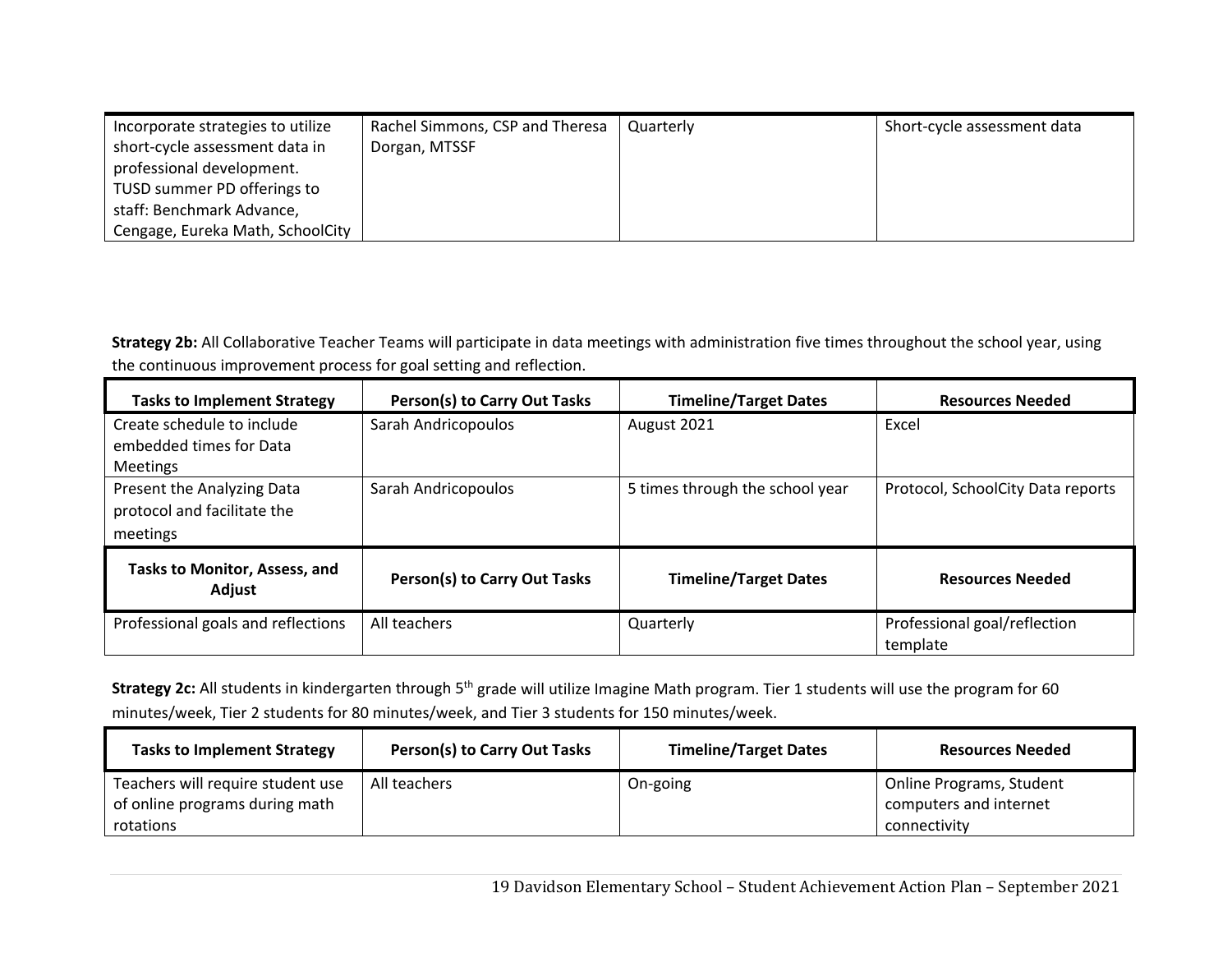| This online program provides<br>1000s videos, quizzes, and<br>activities, on topics in math,<br>reading, science, and social<br>studies to engage learners.                                                                                                                                                                                        |                                    |                              |                         |
|----------------------------------------------------------------------------------------------------------------------------------------------------------------------------------------------------------------------------------------------------------------------------------------------------------------------------------------------------|------------------------------------|------------------------------|-------------------------|
| <b>Tasks to Monitor, Assess, and</b><br>Adjust                                                                                                                                                                                                                                                                                                     | Person(s) to Carry Out Tasks       | <b>Timeline/Target Dates</b> | <b>Resources Needed</b> |
| Professional Development will<br>include using online reports                                                                                                                                                                                                                                                                                      | Imagine Learning Training          | August 2021; updates monthly | <b>Training PD</b>      |
| Data such as Math and fact<br>fluency will be printed on the<br>folders. Teachers will provide<br>explicit instruction for students on<br>how to use the data folders.<br>Students will utilize their own<br>data folders to set goals, reflect<br>on their own progress, and lead<br>their own progress conferences<br>with parents and teachers. | <b>Teachers</b><br><b>Students</b> | Year round                   | Data from math          |

**Strategy 2d:** Tier 2 students in grades 1‐5 will participate in math intervention class with a certified intervention teacher for a 80‐120 minutes/week.

 $\overline{a}$ 

| <b>Tasks to Implement Strategy</b>                                                                                                                                       | Person(s) to Carry Out Tasks                  | <b>Timeline/Target Dates</b> | <b>Resources Needed</b> |
|--------------------------------------------------------------------------------------------------------------------------------------------------------------------------|-----------------------------------------------|------------------------------|-------------------------|
| Math Intervention instruction by<br>certified teacher<br>Tier II students to receive face-to-<br>face intervention from a certified<br>Math Interventionist 3 days/week. | Jeanette Mihill, Math Intervention<br>Teacher | Full time                    | <b>ESSER funds</b>      |
| <b>Tasks to Monitor, Assess, and</b><br>Adjust                                                                                                                           | Person(s) to Carry Out Tasks                  | <b>Timeline/Target Dates</b> | <b>Resources Needed</b> |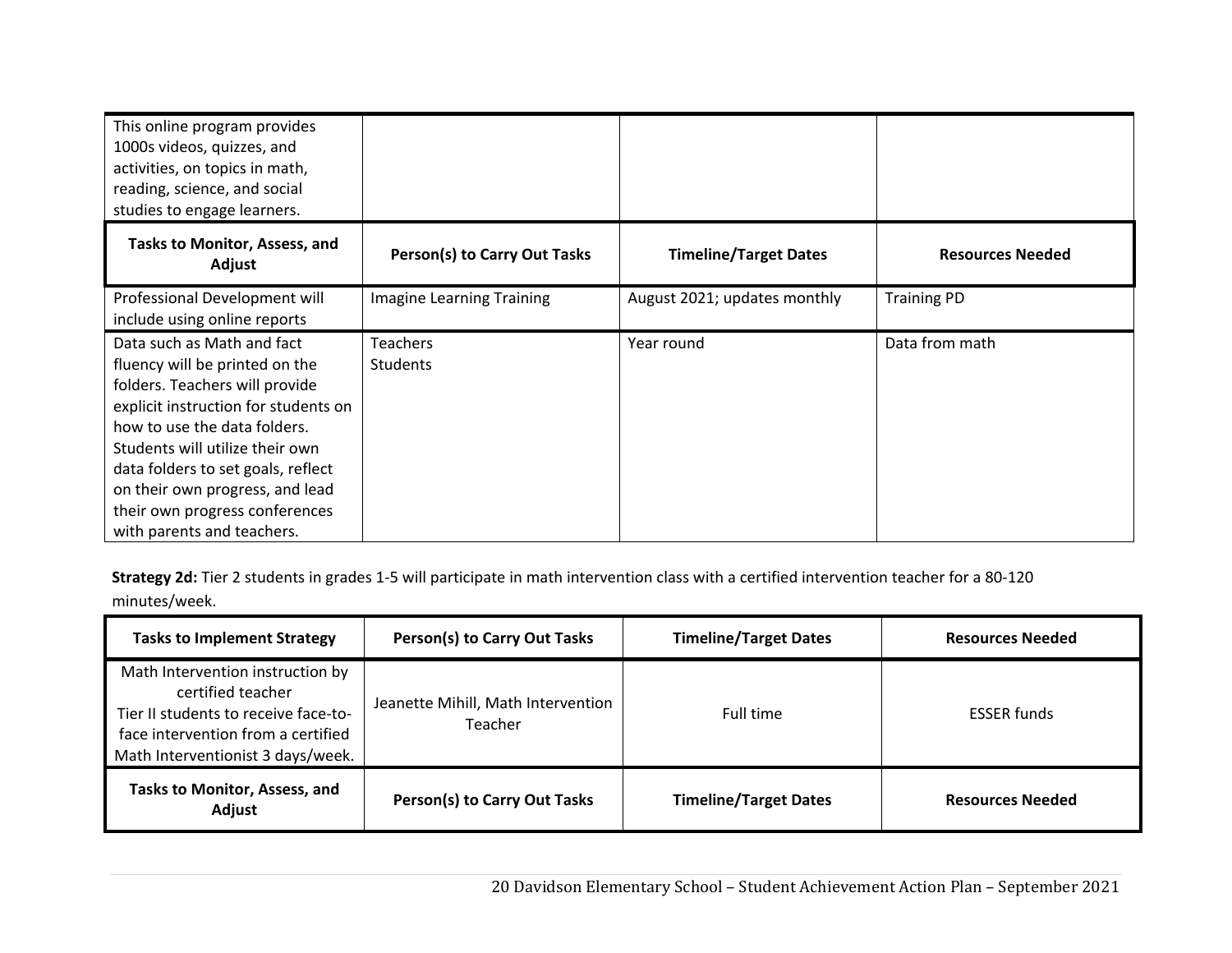| Teachers will identify Tier 2 | Teachers in grades 1-5 and         | Monthly based on new data | Collaboration time |
|-------------------------------|------------------------------------|---------------------------|--------------------|
| students in jmath using       | Jeanette Mihill, Math Intervention |                           |                    |
| assessment                    | Teacher                            |                           |                    |

**Strategy 2e:** Teachers of grades 4‐5 will departmentalize reading and math instruction.

| <b>Tasks to Implement Strategy</b>                                                                                 | <b>Person(s) to Carry Out Tasks</b>                                              | <b>Timeline/Target Dates</b> | <b>Resources Needed</b>          |
|--------------------------------------------------------------------------------------------------------------------|----------------------------------------------------------------------------------|------------------------------|----------------------------------|
| Create the master schedule to<br>include block times for 4 <sup>th</sup> and 5 <sup>th</sup><br>grade math and ELA | Sarah Andricopoulos                                                              | August 2021                  | Excel                            |
| Tasks to Monitor, Assess, and<br>Adjust                                                                            | <b>Person(s) to Carry Out Tasks</b>                                              | <b>Timeline/Target Dates</b> | <b>Resources Needed</b>          |
| CTT to assess the effectiveness of<br>departmentalizing based on                                                   | 4 <sup>th</sup> and 5 <sup>th</sup> grade teachers; Rachel<br>Simmons to support | Weekly                       | CTT planning and reflection time |

Strategy 2f: A minimum of 30% of Davidson enrolled students will participate in the after school 21<sup>st</sup> CCLC program, the first hour of which is designated for reading and math interventions.

| <b>Tasks to Implement Strategy</b>                                                                                | Person(s) to Carry Out Tasks                                                | <b>Timeline/Target Dates</b> | <b>Resources Needed</b>                                              |
|-------------------------------------------------------------------------------------------------------------------|-----------------------------------------------------------------------------|------------------------------|----------------------------------------------------------------------|
| Schedule classes and register<br>students                                                                         | 21 <sup>st</sup> CCLC co-coordinators, Tracy<br>Dorgan and Kasandra Redding | Prior to Sept. 20, 2021      | Registration forms, teachers for<br>21 <sup>st</sup> CCLC, O365 form |
| <b>Tasks to Monitor, Assess, and</b><br>Adjust                                                                    | <b>Person(s) to Carry Out Tasks</b>                                         | <b>Timeline/Target Dates</b> | <b>Resources Needed</b>                                              |
| Keep regular attendance and<br>invite students on the waiting list<br>to replace those not attending<br>regularly | 21 <sup>st</sup> CCLC co-coordinators, Tracy<br>Dorgan and Kasandra Redding | On-going                     | Attendance forms, registration<br>forms                              |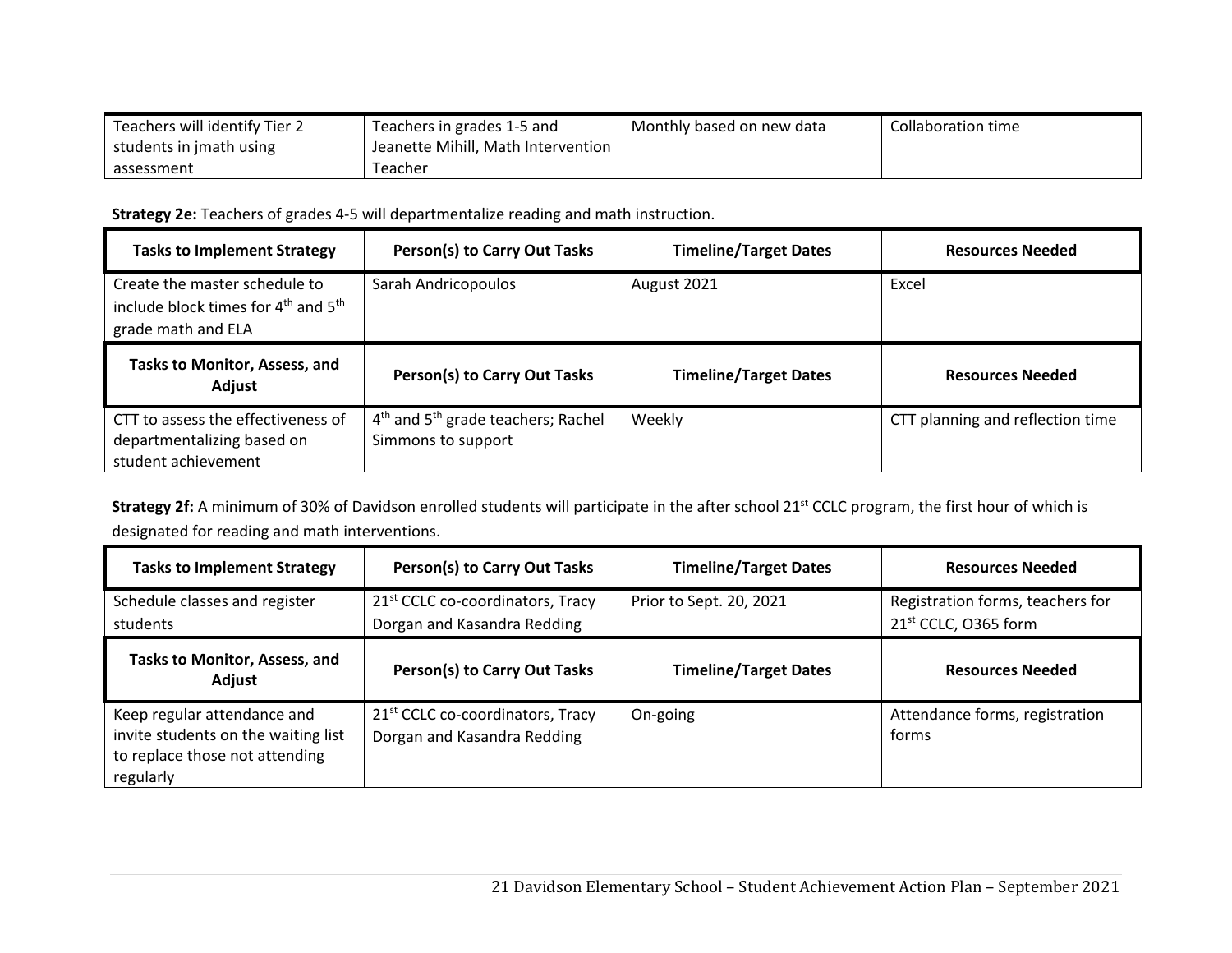**Strategy 2g:** All Davidson teachers and students will participate in the first year of AVID Elementary implementation, with a focus on WICOR strategies in every classroom.

| <b>Tasks to Implement Strategy</b>                                                    | Person(s) to Carry Out Tasks                  | <b>Timeline/Target Dates</b> | <b>Resources Needed</b>                                                      |
|---------------------------------------------------------------------------------------|-----------------------------------------------|------------------------------|------------------------------------------------------------------------------|
| Provide monthly professional<br>development in AVID strategies,<br>including WICOR    | Sarah Andricopoulos and the AVID<br>Site Team | monthly                      | Agendas, Minutes, PPTs,<br><b>Benchmark Universe</b>                         |
| <b>Tasks to Monitor, Assess, and</b><br>Adjust                                        | Person(s) to Carry Out Tasks                  | <b>Timeline/Target Dates</b> | <b>Resources Needed</b>                                                      |
| Conduct weekly informal<br>observations to provide feedback<br>on AVID implementation | Sarah Andricopoulos and AVID Site<br>Team     | Weekly                       | Schedule to support Site Team<br>participate, lesson plans, feedback<br>form |

**Strategy 2h:** Davidson teachers will work with AES, Associates for Educational Success, to increase Tier I math instruction. Professional Development will occur during District Professional Development (4 days), and an additional 9 days embedded throughout the year during the school day.

| <b>Tasks to Implement Strategy</b>                                                                        | Person(s) to Carry Out Tasks                     | <b>Timeline/Target Dates</b>                                                      | <b>Resources Needed</b> |
|-----------------------------------------------------------------------------------------------------------|--------------------------------------------------|-----------------------------------------------------------------------------------|-------------------------|
| Schedule embedded math<br>professional development and<br>provide the time for teachers to<br>participate | Sarah Andricopoulos                              | District PD Days, and school-<br>focused days in between-13 total<br>for the year | PD Calendar             |
| Tasks to Monitor, Assess, and<br>Adjust                                                                   | Person(s) to Carry Out Tasks                     | <b>Timeline/Target Dates</b>                                                      | <b>Resources Needed</b> |
| Monitor implementation in<br>teacher walk-throughs                                                        | Sarah Andricopoulos and Rachel<br><b>Simmons</b> | On-going                                                                          | Feedback forms          |

# **3. Subgroup Improvement Strategies**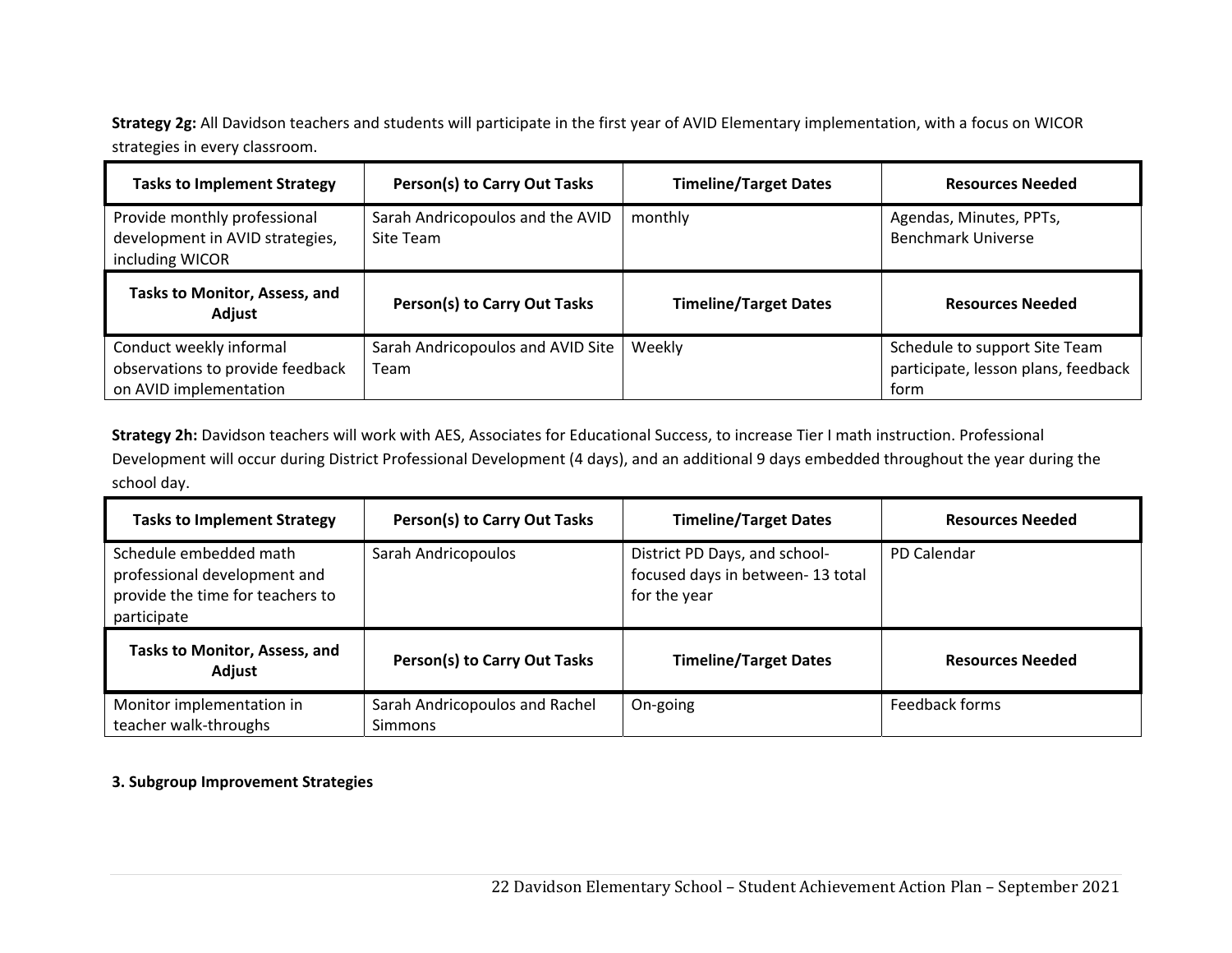**Strategy 3a:** The Leadership Team will identify at‐risk students using Benchmark and WACS data to determine which students to target for interventions.

| <b>Tasks to Implement Strategy</b>                                                    | Person(s) to Carry Out Tasks                     | <b>Timeline/Target Dates</b> | <b>Resources Needed</b>                              |
|---------------------------------------------------------------------------------------|--------------------------------------------------|------------------------------|------------------------------------------------------|
| Identification of students<br>including subgroups based on<br>Benchmark and WACS data | <b>CSP</b><br><b>MTSS</b><br>Sarah Andricopoulos | Ongoing                      | Assessment Calendar                                  |
| Tasks to Monitor, Assess, and<br>Adjust                                               | Person(s) to Carry Out Tasks                     | <b>Timeline/Target Dates</b> | <b>Resources Needed</b>                              |
| <b>WACS and Benchmark data</b><br>identifying students' progress                      | <b>CSP</b><br><b>MTSS</b><br>Sarah Andricopoulos |                              | Assessment calendar<br>Data reports<br>Interventions |

**Strategies to Monitor 3b:** Leadership will meet with Collaborative Teacher Teams following each Benchmark or WACS assessment to analyze progress and make adjustments to student achievement goals.

| <b>Tasks to Implement Strategy</b> | Person(s) to Carry Out Tasks | <b>Timeline/Target Dates</b> | <b>Resources Needed</b> |
|------------------------------------|------------------------------|------------------------------|-------------------------|
| Progress towards student           | <b>CSP</b>                   | Ongoing                      | Assessment Calendar     |
| achievement goals will be          | <b>MTSS</b>                  |                              |                         |
| communicated in the school         | Sarah Andricopoulos          |                              |                         |
| newsletter, at monthly             |                              |                              |                         |
| parent/principal Q and A events,   |                              |                              |                         |
| and through staff meetings.        |                              |                              |                         |
| The MTSS process will be utilized  | <b>MTSS</b>                  |                              |                         |
| to identify interventions for at-  |                              |                              |                         |
| risk students. Progress towards    |                              |                              |                         |
| SMART Goals will be analyzed       |                              |                              |                         |
| every 4-6 weeks in MTSS            |                              |                              |                         |
| meetings.                          |                              |                              |                         |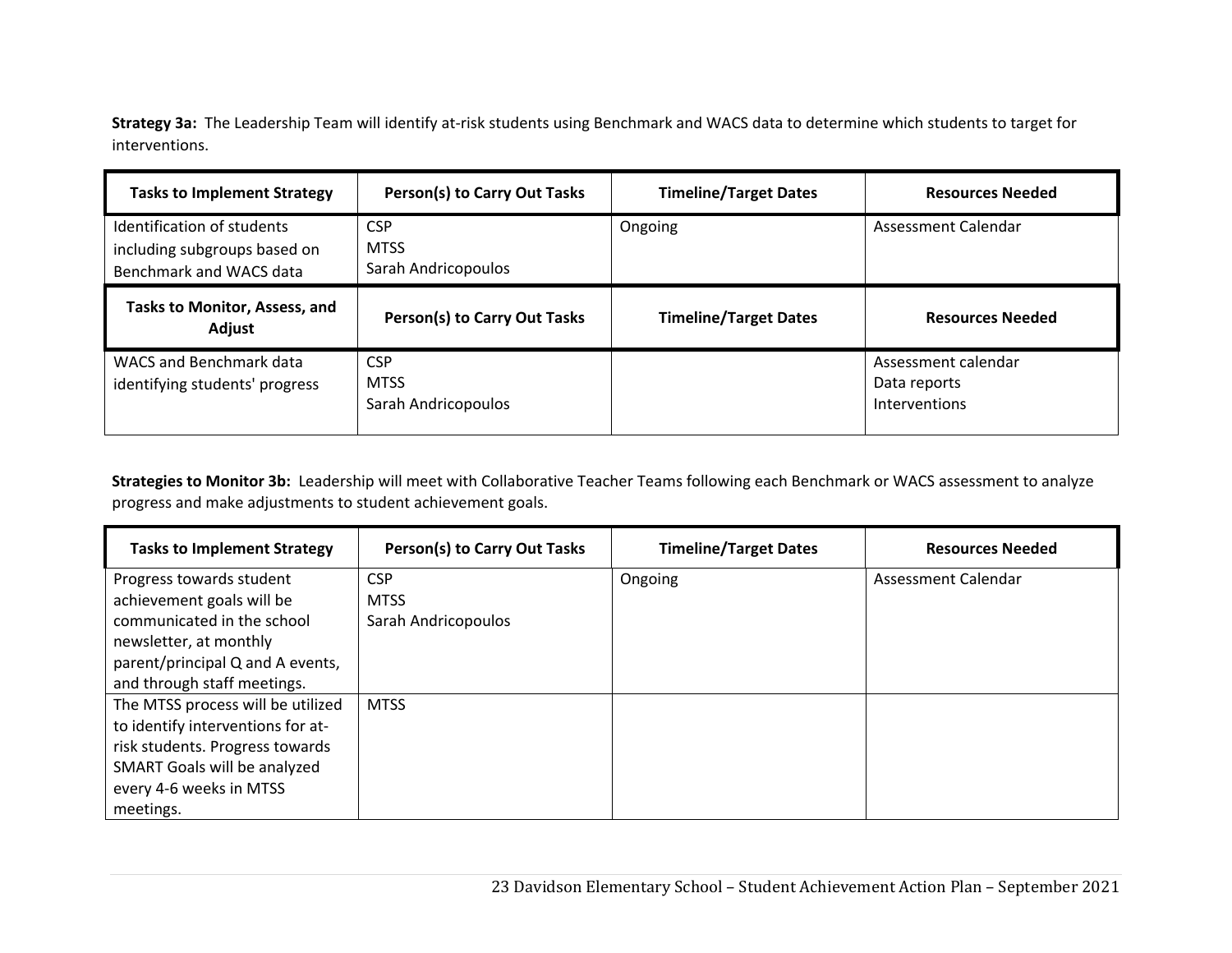| <b>Tasks to Monitor, Assess, and</b><br>Adjust                                                                                                                                                                                                                    | Person(s) to Carry Out Tasks | <b>Timeline/Target Dates</b> | <b>Resources Needed</b>                                     |
|-------------------------------------------------------------------------------------------------------------------------------------------------------------------------------------------------------------------------------------------------------------------|------------------------------|------------------------------|-------------------------------------------------------------|
| Co-teaching model for 60 minutes<br>of 90-minute math block, during<br>which both a classroom teacher<br>and an exceptional education<br>teacher provide quality<br>instruction for students identified<br>with IEPs and those who require<br>additional support. | Teachers<br>ExEd teachers    | Ongoing                      | Assessment calendar<br>Data reports<br><b>Interventions</b> |

**Strategy 3c:** Math Interventionist essential to supporting student achievement by support Tier II and Tier III interventions. Interventionist will work with classroom teachers/PLCs and MTSS team to support learning goals for targeted students.

| <b>Tasks to Implement Strategy</b> | Person(s) to Carry Out Tasks | <b>Timeline/Target Dates</b> | <b>Resources Needed</b> |
|------------------------------------|------------------------------|------------------------------|-------------------------|
| Math interventionist will support  | Math interventionist         | Ongoing                      |                         |
| Tier II and Tier III interventions | <b>MTSS</b>                  |                              |                         |
| and student learning goals based   | <b>CSP</b>                   |                              |                         |
| on need including targeted         | ExEd Teacher                 |                              |                         |
| students                           |                              |                              |                         |

# **5. Progress Monitoring**

During the 2021‐2022 School Year, TUSD is strategically utilizing short cycle assessments from the following curricular adoptions: *Benchmark Advance, Eureka,* and *IXL*. These assessments are expected to be implemented at designated sites.

Short cycle assessments are designed to provide teachers with immediate feedback on students' performance towards standards mastery during the instructional cycle. By having set timeframes for providing short cycle assessments, teachers can engage in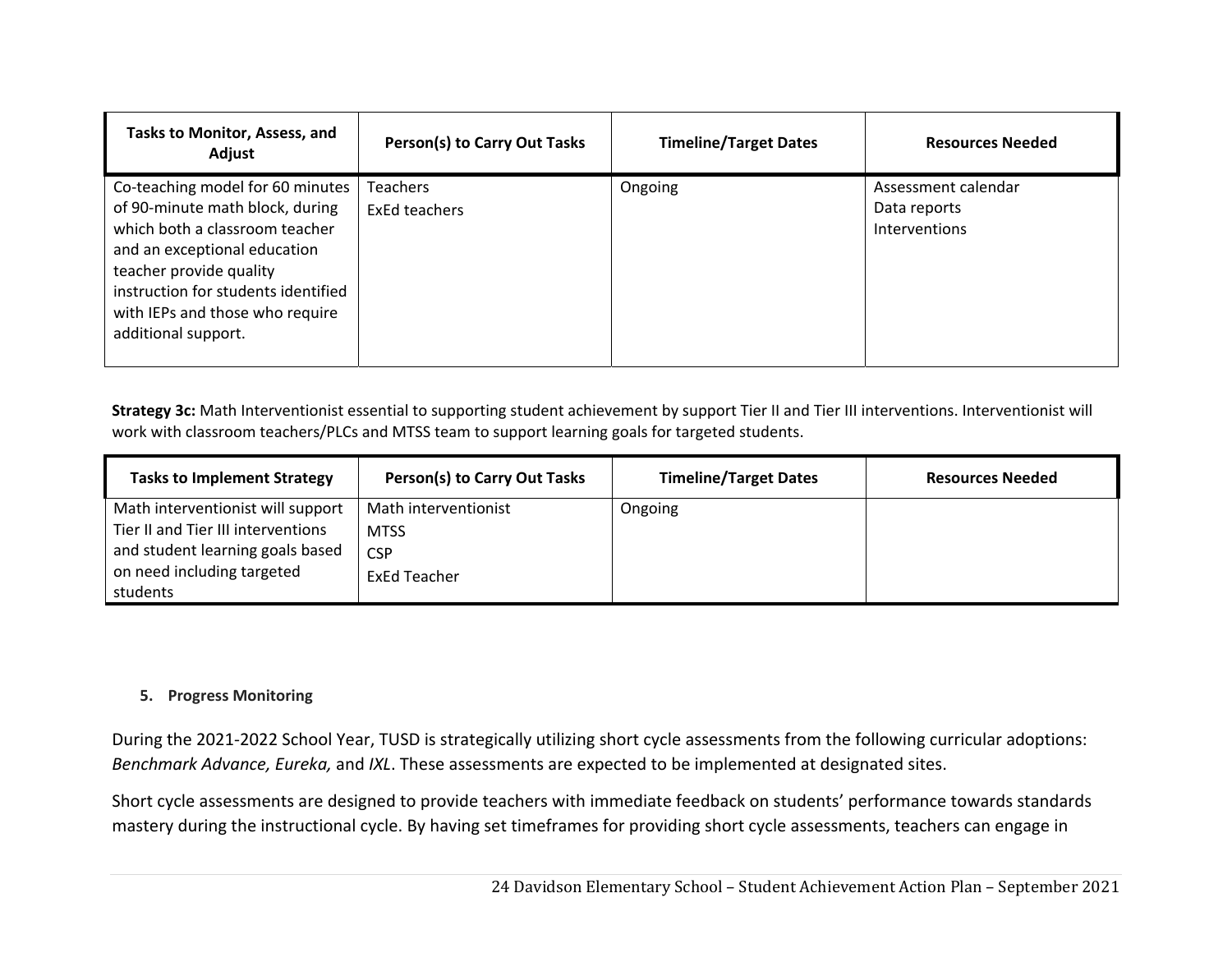meaningful dialogue using actionable data during PLC/CTTs regarding students' growth and performance over time, and plan instruction to ensure students are on target to meet grade level standards. The schedule below shows the points at which the short cycle assessments take place.

| 2nd Grade                                   | 3rd Grade                                   | 4 <sup>th</sup> Grade                       | 5 <sup>th</sup> Grade                       |
|---------------------------------------------|---------------------------------------------|---------------------------------------------|---------------------------------------------|
| <b>Benchmark</b>                            | <b>Benchmark</b>                            | <b>Benchmark</b>                            | <b>Benchmark</b>                            |
| <b>Advanced:</b>                            | <b>Advanced:</b>                            | <b>Advanced:</b>                            | <b>Advanced:</b>                            |
| Unit 1 : by Sept. 24th                      | Unit 1 : by Sept. 10th                      | Unit 1 : by Sept. 10th                      | Unit 1 : by Sept. 10th                      |
| Unit 2: by Oct. 7th<br>Unit 3: by Oct. 29th | Unit 2: by Oct. 1st<br>Unit 3: by Oct. 29th | Unit 2: by Oct. 1st<br>Unit 3: by Oct. 29th | Unit 2: by Oct. 1st<br>Unit 3: by Oct. 29th |
| Unit 4: by Nov. 19th                        | Unit 4: by Nov. 19th                        | Unit 4: by Nov. 19th                        | Unit 4: by Nov. 19th                        |
| Unit 5: by Dec. 10th                        | Unit 5: by Dec. 10th                        | Unit 5: by Dec. 10th                        | Unit 5: by Dec. 10th                        |
| Unit 6: by Jan. 14th                        | Unit 6: by Jan. 14th                        | Unit 6: by Jan. 14th                        | Unit 6: by Jan. 14th                        |
| Unit 7: by Feb. 4th<br>Unit 8: by March 4th | Unit 7: by Feb. 4th<br>Unit 8: by March 4th | Unit 7: by Feb. 4th<br>Unit 8: by March 4th | Unit 7: by Feb. 4th<br>Unit 8: by March 4th |
|                                             | Unit 9: by April 1st                        | Unit 9: by April 1st                        | Unit 9: by April 1st                        |
| Unit 9: by April 1st                        | (optional)                                  | (optional)                                  | (optional)                                  |
| (optional)                                  | Unit 10: by May 13th                        | Unit 10: by May 13th                        | Unit 10: by May 13th                        |
| Unit 10: by May 13th                        |                                             |                                             |                                             |
| 2nd Grade Eureka                            | <b>3rd Grade Eureka</b>                     | <b>4th Grade Eureka</b>                     | <b>5th Grade Eureka</b>                     |
| Math:                                       | Math:                                       | Math:                                       | Math:                                       |
| Module 1 : by Aug.                          | Module 1: by Aug.                           | Module 1: by Aug.                           | Module 1: by Aug.                           |
| 18th                                        | 27 <sub>th</sub>                            | 27th                                        | 20 <sub>th</sub>                            |
| Module 2: by Aug.<br>27th                   | Module 2: by Sept.<br>21st                  | Module 2: by Sept.<br>17 <sub>th</sub>      | Module 2: by Oct. 1st<br>Module 3: by Nov.  |
| Module 3: by Sept.                          | Module 3: by                                | Module 3: by Oct.                           | 19th                                        |
| 24th                                        | Nov.12th                                    | 22 <sub>nd</sub>                            | Module 4: by Jan.                           |
| Module 4: by Nov.<br>19th                   | Module 4: by Jan. 7th<br>Module 5: by Feb.  | Module 5: by Jan<br>21st                    | 14 <sub>th</sub><br>Module 5: by March      |
| Module 5: by Jan.                           | 11th                                        | Module 6: by March                          | 10th                                        |
| 21st                                        | Module 6: by April 1st                      | 10th                                        | Module 6: by April                          |
| Module 6: by Feb.<br>18th                   | (optional)                                  | Module 4: by April                          | 22nd (optional)                             |
|                                             |                                             | 22nd (optional)                             |                                             |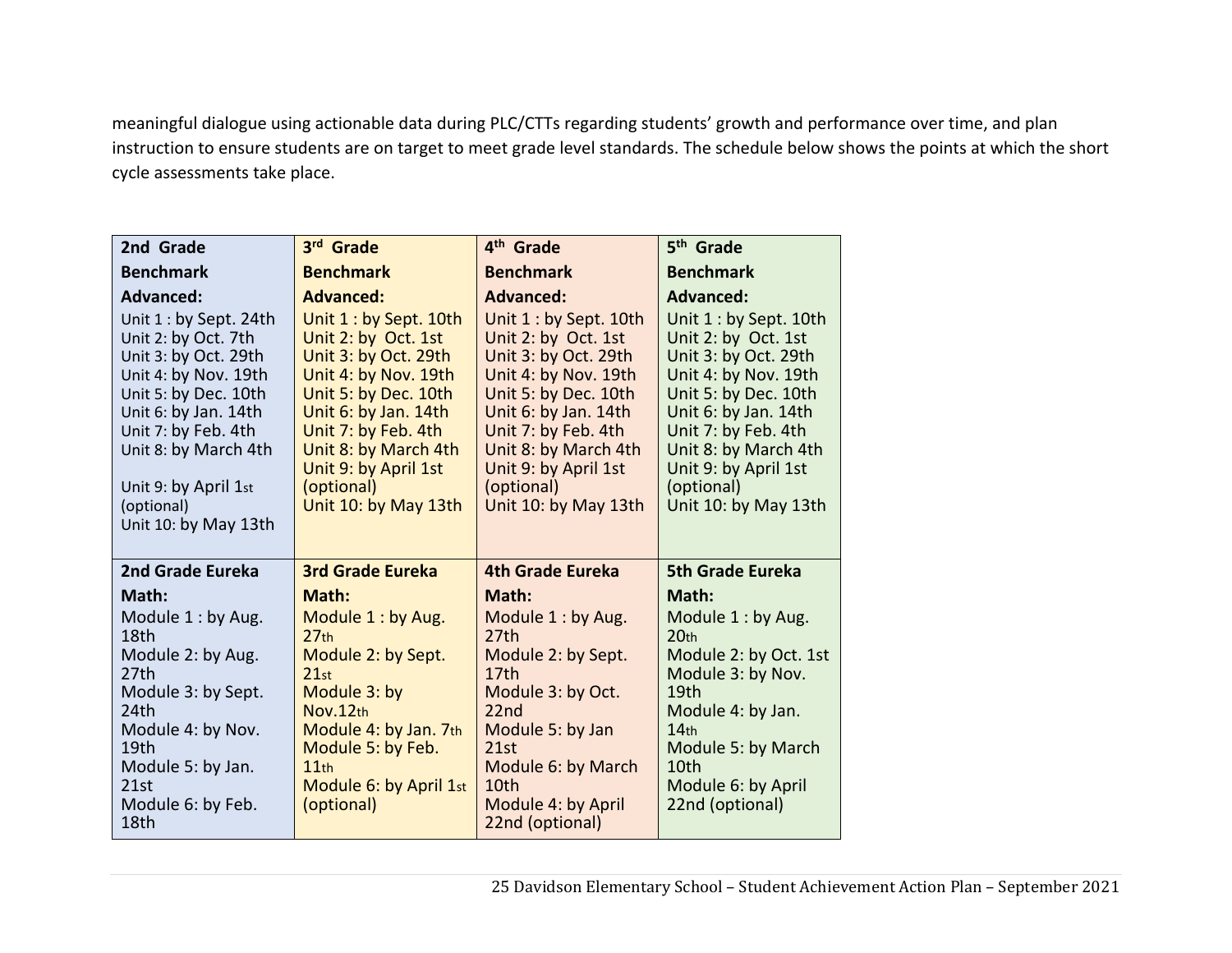| Module 7: by April<br>14th (optional)<br>Module 8: by May<br>13 <sub>th</sub>                                                                                                                                                                             | Module 7: by May<br>7th | Module 7: by May<br>20 <sup>th</sup> |  |
|-----------------------------------------------------------------------------------------------------------------------------------------------------------------------------------------------------------------------------------------------------------|-------------------------|--------------------------------------|--|
| 6-11 IXL Continuous Diagnostic Assessments:<br>Window #1: Aug. $16 - 27$<br>Window #2: Sept. 13 - 24<br>Window #3: Oct. $25 -$ Nov. 5<br>Window #4: Dec. $1 - 14$<br>Window #5: Jan. $18 - 28$<br>Window #6: Feb. 28 - Mar. 10<br>Window #7: May $2 - 13$ |                         |                                      |  |

### **Next Steps**

### **Project Elevate and TUSD Goals for Short Cycle Assessment**

Project Elevate is a two-year program of structured support to improve teaching and learning which results in significant student academic gains. The support is focused in three areas: (1) Talent Management: to develop a comprehensive system to support an environment or effective recruitment, on‐going support, and retention; (2) Culture: to cultivate a strong culture where high expectations for all learners are evident and embraced by school; and (3) Instructional Infrastructure: to implement high quality curriculum and instruction, including an observation and feedback system and a cohesive assessment system focused on data driven decision making and data driven instruction.

This program is sponsored by the Arizona Department of Education and will provide ongoing mentoring for the principal, professional learning for the site's leadership team, and collaboration with district leadership. The Short-term goals are:

- Develop equitable instructional infrastructure that includes high‐quality curriculum and instruction, observation and feedback, and a cohesive assessment system focused on data driven instruction
- Improve culture of equity, learning and high expectations for all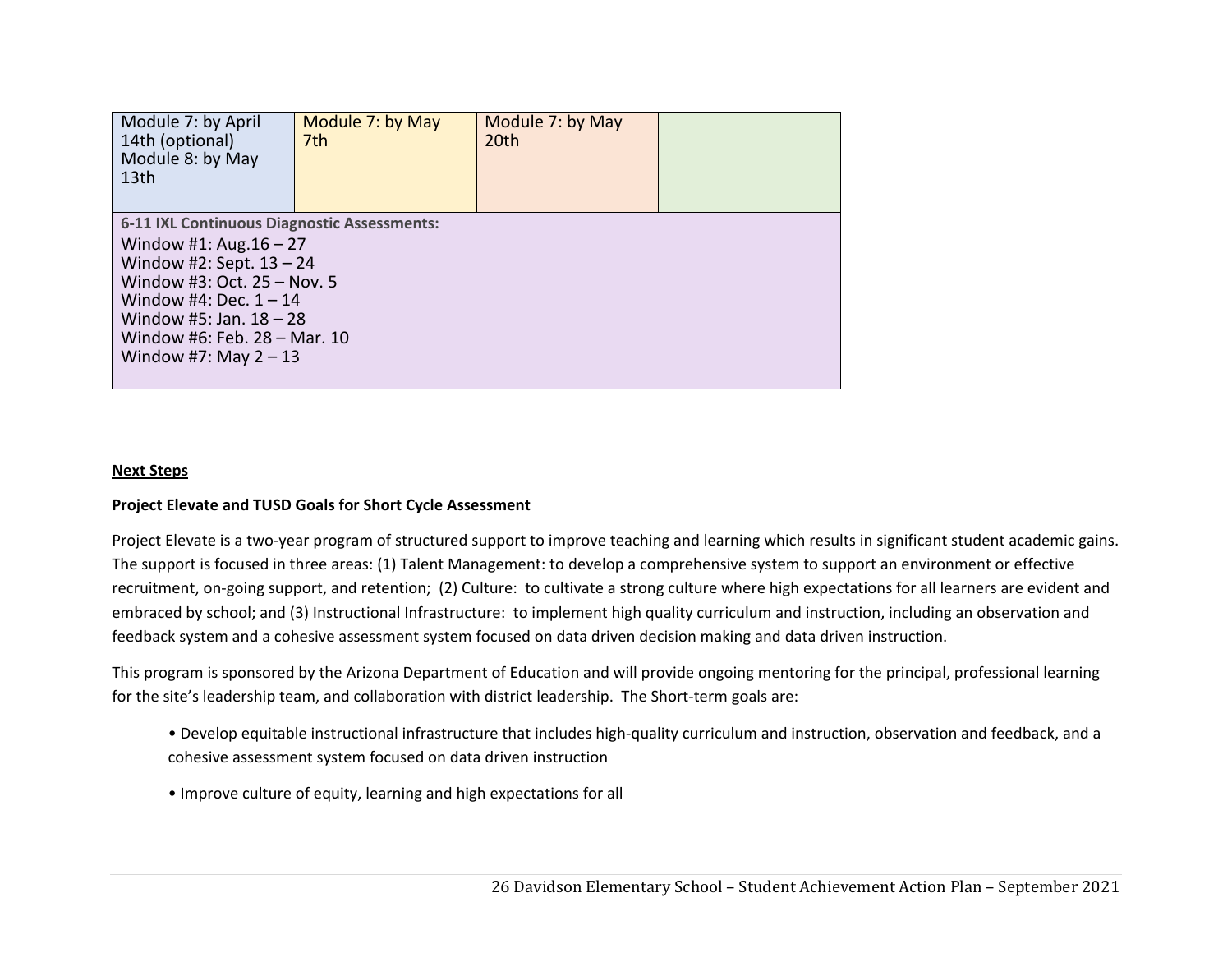• Establish effective talent management systems

The long‐term goals are:

- Improve equity‐focused leadership competencies
- Improve teacher practices
- Achieve significant gains in student achievement
- Reduce achievement gaps between student subgroups
- Sustain highly effective equitable LEA and school systems

TUSD's D and F rated schools will participate in Project Elevate, beginning in the SY 2021-22. Concurrently, these 18 schools have shifted their assessment protocol to administer short cycle assessments to be more responsive to 'in the moment' instructional practices. This shift away from deficit-oriented strategies such as benchmark testing toward authentic, formative assessments will improve student learning. TUSD's goals in collaboration with Project Elevate are:

- To transform assessments districtwide to an ongoing formative cycle that teachers are in control of
- To utilize assessments as a strategy for learning rather than of learning.
- To shift current assessment and instructional practices for Project Elevate schools to a formative assessment model.
- To utilize short‐cycle assessments with Project Elevate